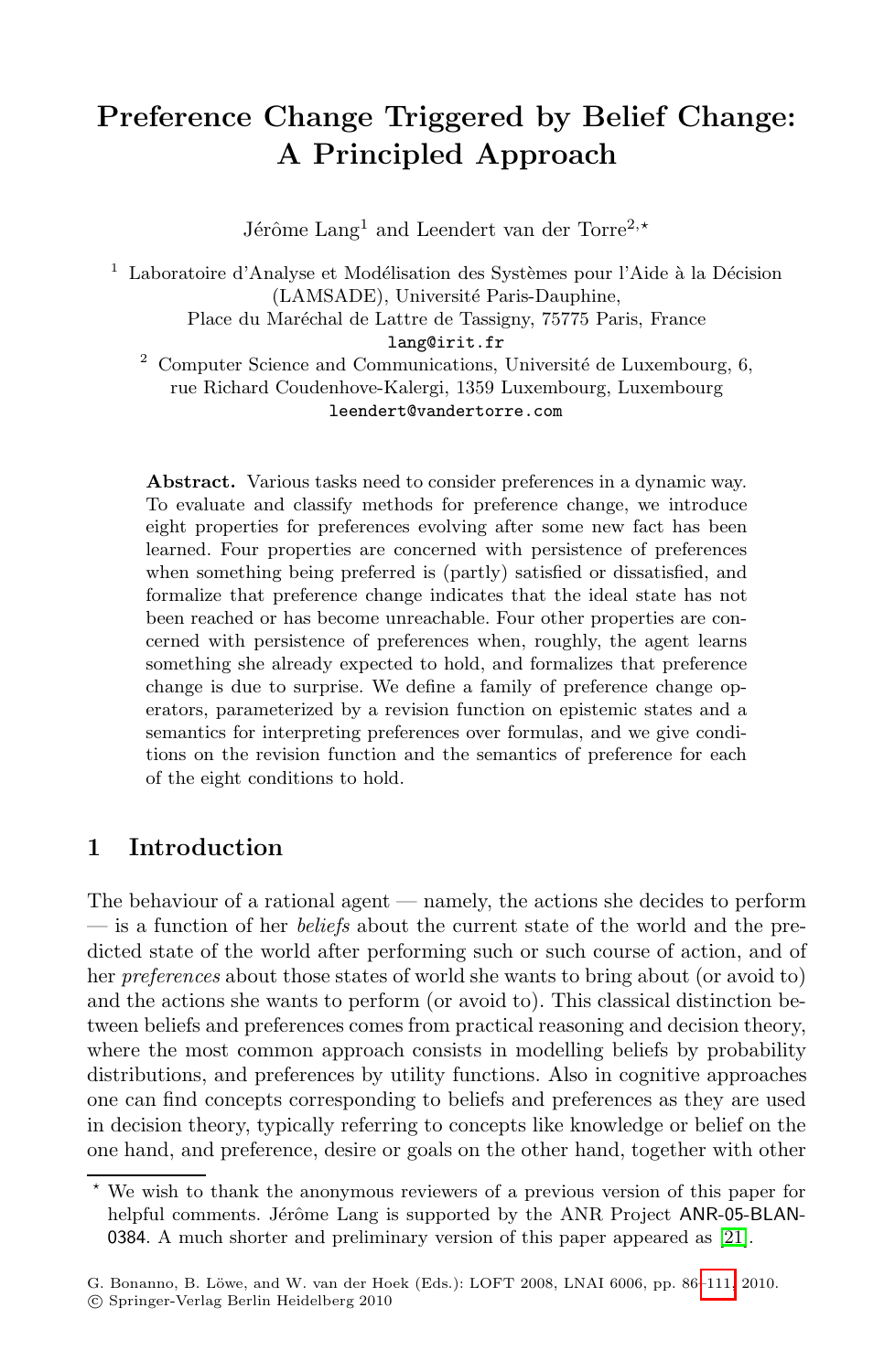cognitive and social concepts like intentions, commitments, obligations, and so on. In this introduction we use t[his](#page-25-2) [ter](#page-25-3)minology "beliefs" and "preferences" with the meaning conveyed by practical reasoning and decision theory: beliefs refer to the uncertainty the agent has about the current and future states of the worlds, and prefer[en](#page-24-0)ces refer to her satisfaction when performing an action sequence and obtaining a sequence of states. For the formal framework and results in this paper, we discuss our assumptions in more detail in Section 1.3.

Thus, in contrast to some papers, we do not use "preferences" as a mere synonym of "ranking", independently of whether this ranking expresses relative plausibility of relative satisfaction. For example, Freund [13,14] investigates preference revision in the following meaning: how should an initial ranking (a "chain") over a set of worlds be revised by the addition, retraction of modification of the links of the chain? See also Chomicki [9] for a similar approach to preference revision, in a database querying context. In these papers, "preference" has to be understood as "ranking over a set of worlds" rather than its decision-theoretic sense, and the results apply indifferently whether the ranking is interpreted in terms of decisiontheoretic preferences or in terms of comparative plausibility.

Our work is based on the fundamental distinction between belief and preference, since changes of preferences are often the repercussion of changes of beliefs. Beliefs are dynamic, because they change every time the agent learns something about the state of the world (not[ably](#page-25-4) via observations) or performs an action. The effects of learning some information or performing some action on the agent's *beliefs* has been extensively studied, not only in the classical Bayesian setting (where learning an information amounts to Bayesian conditioning) but also in logical and ordinal settings, where beliefs most often consist of rankings over worlds rather than probability distributions. Started [b](#page-24-1)y Alchourron, Gärdenfors and Makinson [1], families of theory change operators have been axiomatically characterized, by means of representation theorems. There is now a huge literature on belief change (see, *e.g.*, Rott's recent survey [25]), and, to some extent, a general agreement about the meaning of the various classes of belief change operators such as revision or update.

Now, the question of whether preferences evolve, and how, is just as relevant, and yet the literature on preference change is much sparser than the one on belief change. A few recent articles have focused on this issue (see [4] for a recent overview) but much remains to be done. This particular paper provides an AGM-style approach to preference and preference change. A lot of the work in this paper is conceptual and programmatic, in the sense that we are searching for the right formulation of AGM-style axioms for preference change. Before we discuss the need for our approach, and how our approach can deal with problems that are not accessible to other approaches, we start with an overview of the work in preference change.

# **1.1 Kinds of Preference Change**

While what "belief change" conveys is fairly agreed upon, the recent literature describes a variety of very different processes that can be called "preference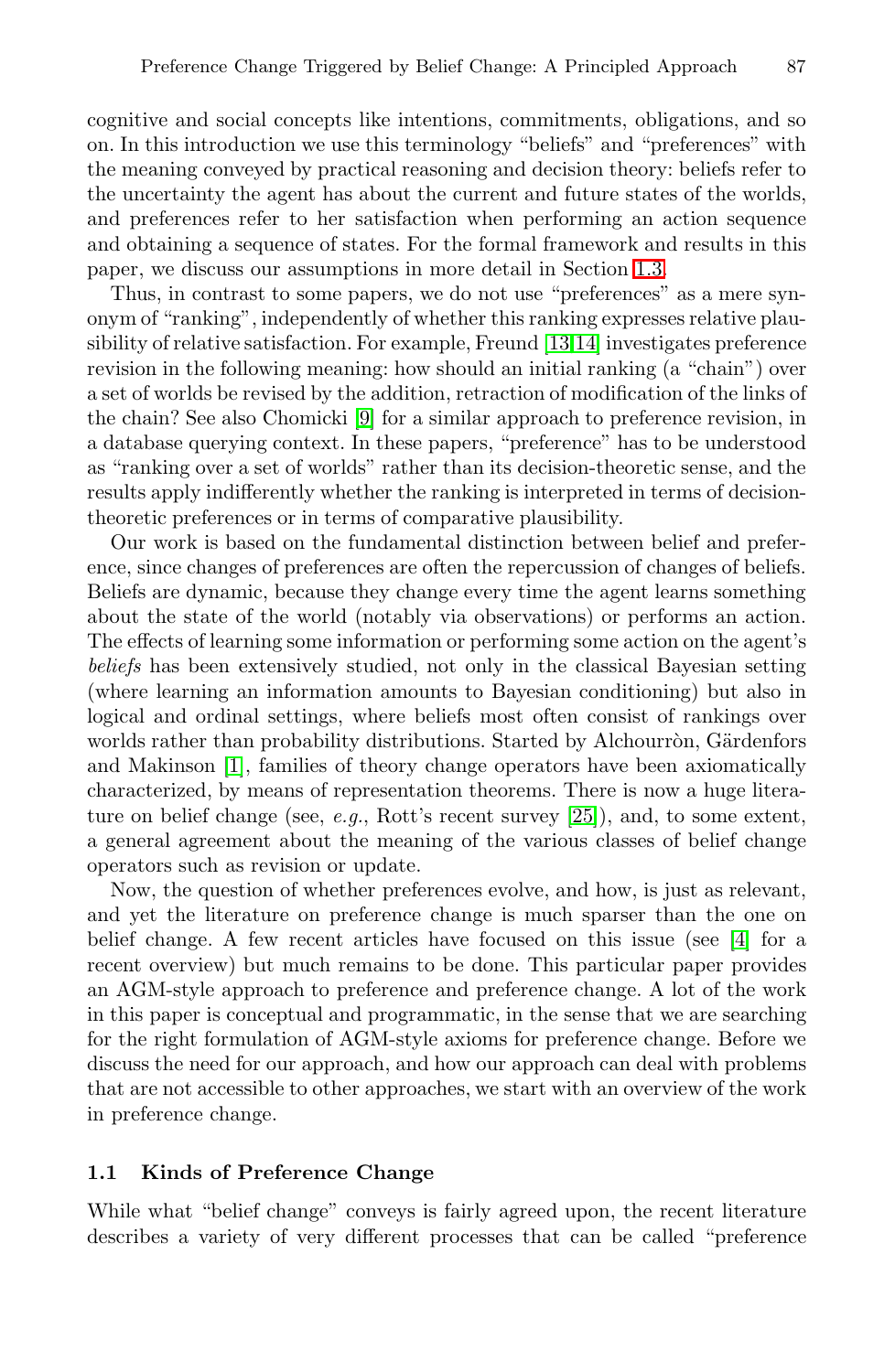change", which roughly can be clustered in three groups, depending mainly on the nature of the mathematical object that changes and the nature of the input that leads this object to change.

# *"Direct" preference change, or revision of preferences by preferences*

The first group consist in approaches viewing pr[efer](#page-25-5)[enc](#page-25-6)e change as parallel to belief change: just as belief revision aims at incorporating newly acquired beliefs into an old belief state, this kind of preference change (that we may call *intrinsic preference revision*) consists in incorporating new preferences into an old preference state: *preferences are revised by preferences so as to lead to new preferences*. This kind of preference change can be modelled in a way that mirrors belief change, in the sense that preferences are revised by preferences, and lead to new preferences, without beliefs to intervene in the process. This kind of preference change has been given an in depth analysis by Hansson [17,18]. He addresses not only preference revision and contraction, but also preference addition (respectively subtraction), where preference evolves after an alternative is added to (respectively removed from) the set of alternatives. Preference change triggered by "commands" or "suggestions", as considered in van Benthem and Liu [5], can be seen as a variant of the former class of approaches, the difference being that the "input" is exogeneous: a command is an imperative from an authority ("see to it that  $\varphi$ !") whose effect is that the agent now prefers  $\varphi$ -worlds over ¬ϕ-[worl](#page-25-7)ds, and a suggestion is a milder kind of preference upgrade.

# *Example 1.* [5] Let's take a trip!

<span id="page-2-0"></span>Example 1 is a command or a suggestion, depending of whether the preference for a trip must hold in the resulting preference state or not. Van Benthem and Liu [5] build an extension of dynamic epistemic logic for reasoning both with beliefs and preferences, in which these two kinds of preference change are defined and studied. See also Girard [15] for a more extensive study of preference change in modal logics and [27] for preference-based deontic logic.

#### *Preference change trigerred by belief change*

The second group consist in approaches where *preferences change in response to changes in belief*.

*Example 2.* Initially, I desire to eat sushi from this plate (e). Then I learn that this sushi has been made with old fish  $(\neg f)$ . Now I desire not to eat this sushi.

The event that trigerred the preference change does not primarily concern preference, but beliefs. Learning that the sushi was made from old fish made me believe that I could be sick, and as a consequence my initial preference for sushi has been replaced for the opposite preference.

A different kind of preference can be put in the same group: *preferences that change when the world changes*: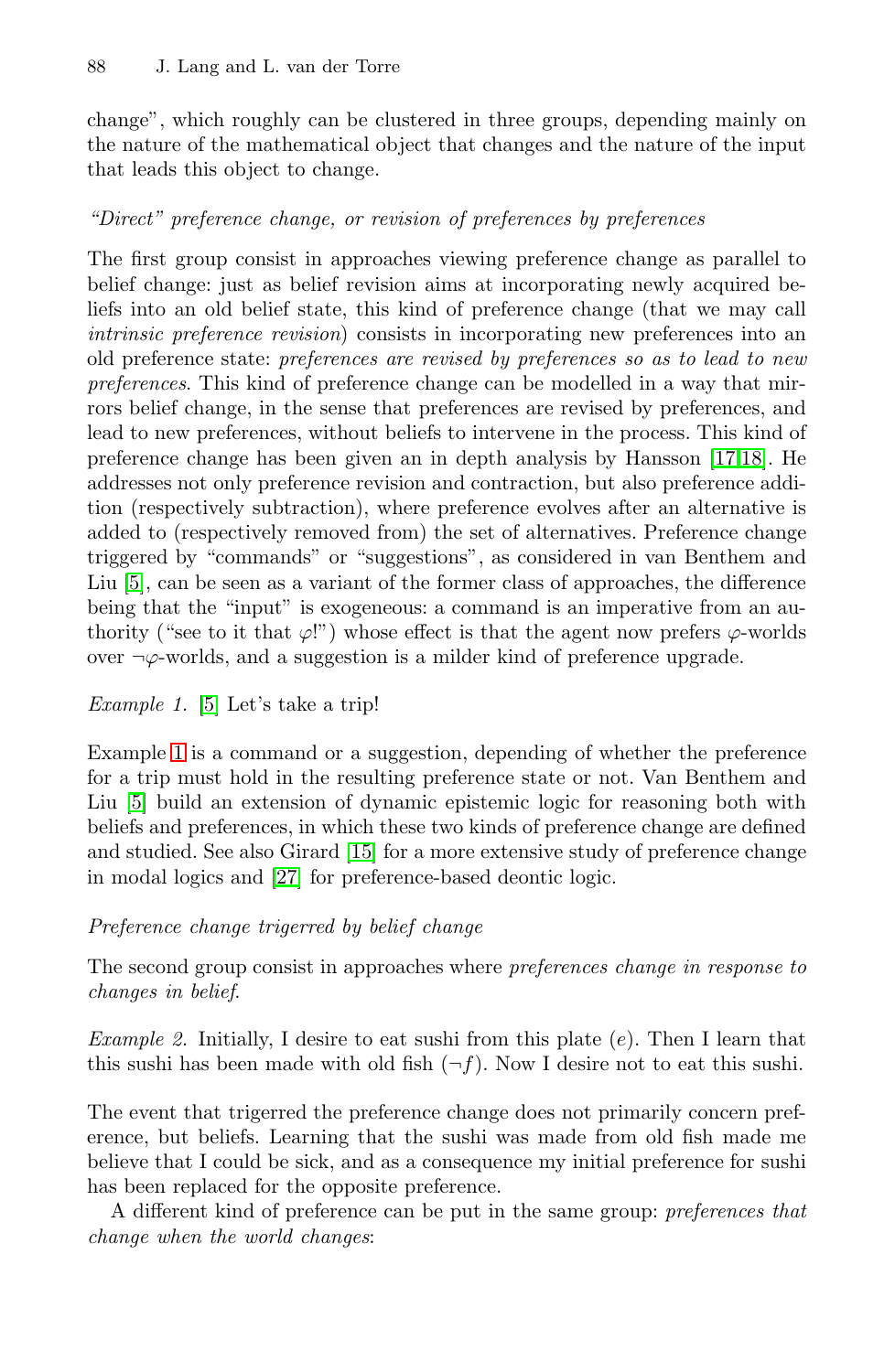*Example 3.* It is a nice afternoon and I would like to have a walk. Then it starts to rain. I do not want to have a walk anymor[e.](#page-3-0)

Here the change in preferences is triggered by a change of the world, because it was not raining and now it doe[s. T](#page-25-9)hings are quite similar to change trigerred by belief revision as discussed just above, with the difference that the belief change process is not a revision, but an update [20].

<span id="page-3-2"></span>Preference change as a result of belief change has been considered only recently. Bradley [8] argues that changes in preference can have two sorts of possible causes: "what might be called change in tastes" (cf. Example 5) and *change in beliefs*, where "preference change is induced by a redistribution of belief across some particular partition of the possibility space." Then he develops a Bayesian formalization of this principle. De Jongh and Liu [19] (see also Sections 3.4 and 3.5 of [24]) consider also preference change due to belief change. Preferences are induced from priorities (over formulas) and beliefs, using various possible strategies, as illustrated on their following example.

*Example 4.* [19,24] Alice is looking for a flat. She considers price more important than neighbourhood. She believes that flat  $d_1$  has a low cost and is in a bad neighbourhood. She has no information about the price of flat  $d_2$ , and believes [it](#page-3-1) is in a good neighbourhood.

<span id="page-3-0"></span>For instance, the so-called "decision stategy" compares two alternatives by focusing on the most important criterion that one alternative is believed to satisfy and the other one is not, and here would lead to preferring  $d_1$  over  $d_2$ . When beliefs change, preference may change as well: for instance, if Alice learns that  $d_2$ has a low cost, she will now prefer  $d_2$  over  $d_1$ . This preference change trigerred by belief change contrasts with preference change due to changes in her priorities (see also Example 6).

### *Preferences that change when the agent evolves*

*Example 5.* [18] I grow tired of my favourite brand of mustard, A, and start to like brand B better.

<span id="page-3-1"></span>H[ere](#page-3-2), a change in preference reflects a modification of the agent's tastes, possibly due to an event the agent is subject to.

It could be discussed whether it is relevant to distinguish preference change due to the evolution of the rational agent to preference change due to the evolution of the world. This is primarily a choice to be made when we model the process, and it thus comes down to deciding whether the rational agent should be part of the world of not. Consider the following example from Liu [24], a variation of Example 4:

*Example 6.* [24] Alice is looking for a flat. She considers price more important than quality. After she wins a lottery prize of ten million dollars, she considered quality most important.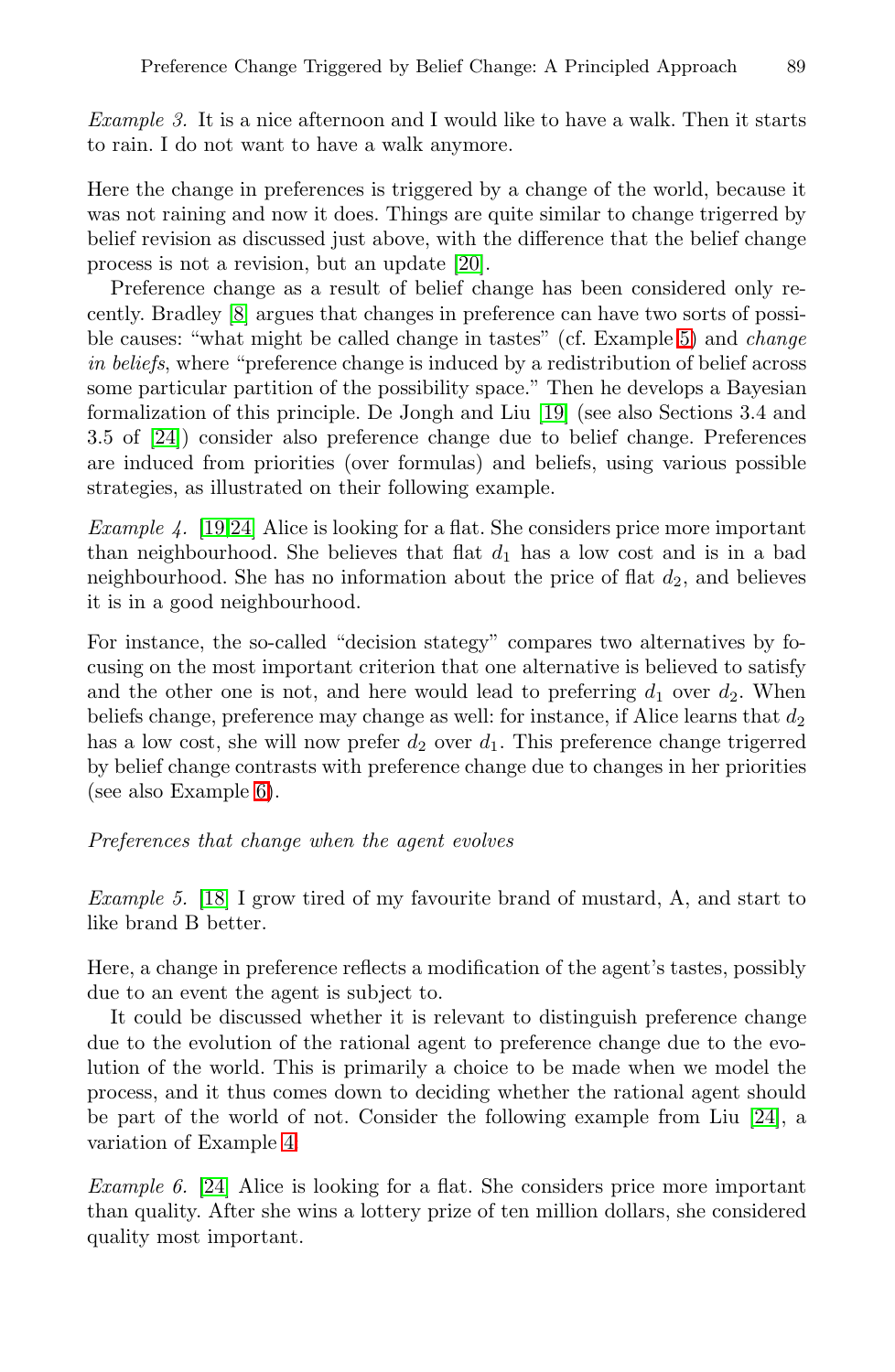Depending on whether the agent is part of the world, this is an instance of a preference change triggered by a change in the world or by an evolution of the tastes of the agent.

### **1.2 Evaluating and Classifying Preference Change Methods**

Our survey of the three kinds of preference change illustrates a wide variety in the kinds of preference change studied in the literature, even when we restrict ourselves to the notions of preference and belief studied in practical reasoning and decision theory. Our central research question is therefore:

How should we evaluate and classify preference change methods?

This breaks down in the following research questions:

- 1. Which language do we need to represent postulates of preference change?
- 2. Which postulates should we use to evaluate and classify methods for preference change?
- 3. How to use the postulates to evaluate or classify existing or new approaches to preference change, or to develop new approaches?

The success criterium of our postulates is that they are able to distinguish a variety of approaches. To illustrate our postulates and their use to evaluate or classify preference change methods, we propose a general family of operators for preferences evolving after a new fact has been learned, parameterized by a revision function on epistemic states and a semantics for interpreting preferences over formulas, and we give sufficient conditions on the revision function and the semantics of preference for each of these axioms to hold.

Our overall methodology is inspired by the so-called AGM framework of theory change [1], a formal framework to evaluate and classify change methods, originally developed as a framework to describe and classify both normative systems and belief change (though only normative system change is mentioned explicitly in [1] as an example of theory change). The AGM framework studies how a set of propositions should change in view of possibly new conflicting information, by providing a set of postulates that the new theory should satisfy. Typically there are several operators that satisfy the conditions and no solution about which one to chose is provided.

Summarizing, we are searching for the right formulation of AGM-style postulates for preference change. AGM theory respects a number of postulates which may be useful in the setting of preference change, like minimality. However, it has been used for belief change only, not for preference or norm change. We might wonder whether the AGM postulates can still be of any use for preference change. Unfortunately, they do do not seem very helpful to define properties for preference change. For example, the most often discussed postulates, like success, do not make sense in a preference change setting when the trigger of the preference change is a belief change. We are therefore looking for other postulates.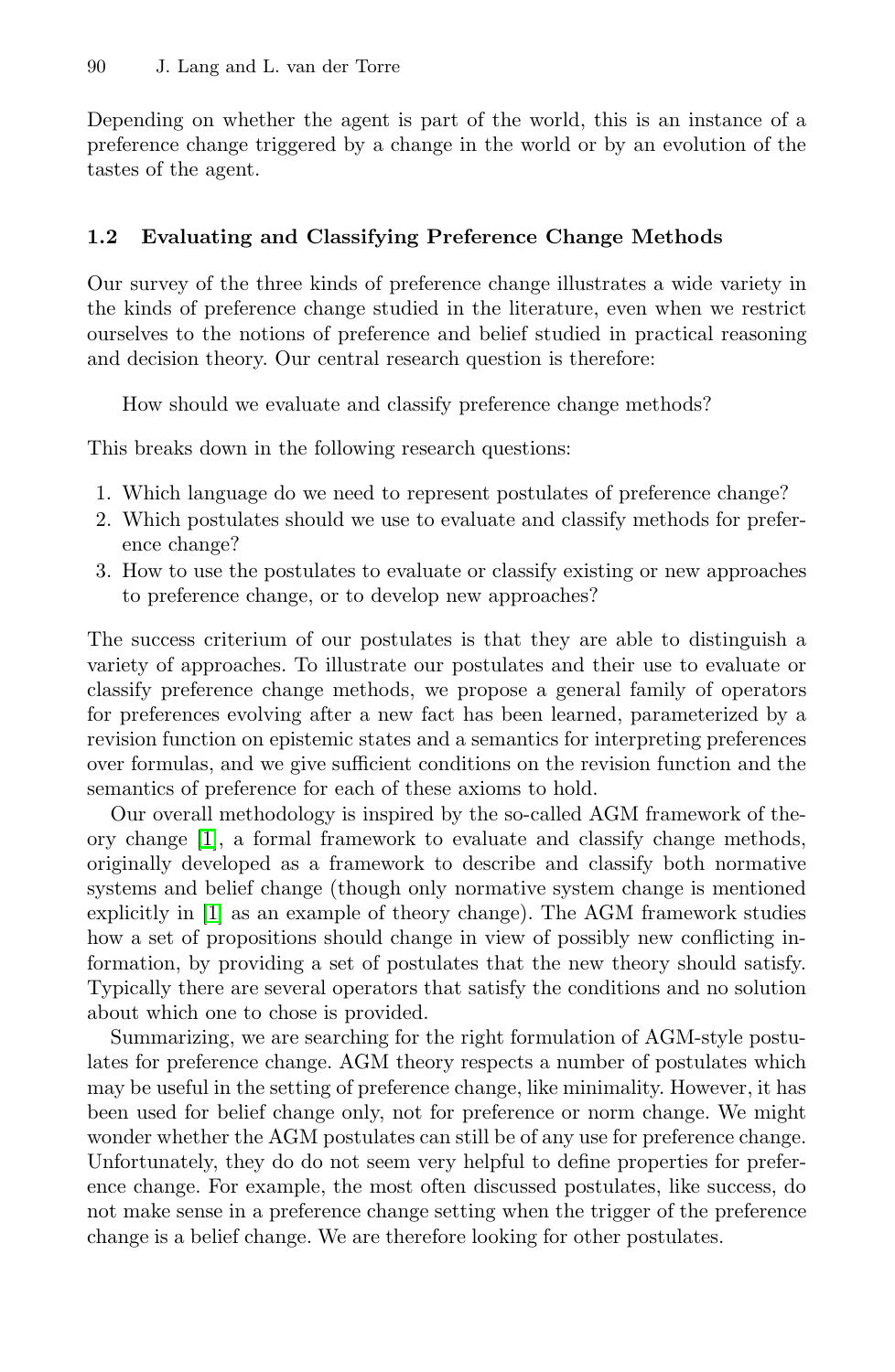Our ultimate goal is to characterize classes of preference revision operators by AGM-like axioms. Even if the revision of preferences by beliefs has been considered in several places, there exists so far no principled study. Such a study would allow to shed light on what these operators mean. Obtaining a full characterization is an ambitious goal, that we do not aim at reaching in this paper. Another long term goal is to use our theory to develop new preference change methods.

# <span id="page-5-0"></span>**1.3 Three Assumptions of Our Language for Preference Change Postulates**

The evaluation and classification of preference change methods are not accessible to other approaches discussed thus far, because most papers aim to define a precise notion of preference and preference change by fixing the meaning of the concepts. The AGM approach to theory change can be used to evaluate and classify belief change methods, because it is based on a minimal number of assumptions: a belief base is represented by a theory, the belief change is triggered by new incoming information, and the result is again a theory. The AGM theory is abstract, there is not even a reference to belief in the AGM approach to theory change. However, it is not the case that the most general framework is the best one to evaluate and classify methods, but there is a tradeoff in generality: on the one hand we want to be general to cover a large class of approaches, on the other hand specialized enough to be able to represent useful properties. For example, the AGM postulate of success implies that unsuccessful revisions cannot be represented.

In the case of preference change, we have to make some additional assumptions on the language we use to represent the postulates, though we should not limit applicability by fixing the meaning of the concepts. The first assumption we make is that we accept a distinction between beliefs and preferences. This is a very weak assumption, which holds in most models that use the notion of preference. More precisely, we assume a language in which we can talk about beliefs and preferences. These two classes can be found in decision theory by probabilities and (expected) utilities, but also in cognitive science or in agent theories in computer science, which makes our postulates generally applicable. For example, whereas in decision theory there are additional assumptions on how utility and probability can be combined to calculate expected utilities, which are not made in cognitive science, we do not make any assumptions on the way belief and preference can be combined. Moreover, whereas in cognitive approaches it is assumed that belief and preference interact with other social-cognitive concepts like intentions or obligations, which is not assumed in decision theory, we do not make such assumptions either. Summarizing, in our approach it is not important what belief or preference precisely mean, since we give a general framework to compare existing methods, and to guide the development of future preference change methods.

The second assumption of our framework is that preference change is due to belief change. In other words, we focus on the second group of approaches,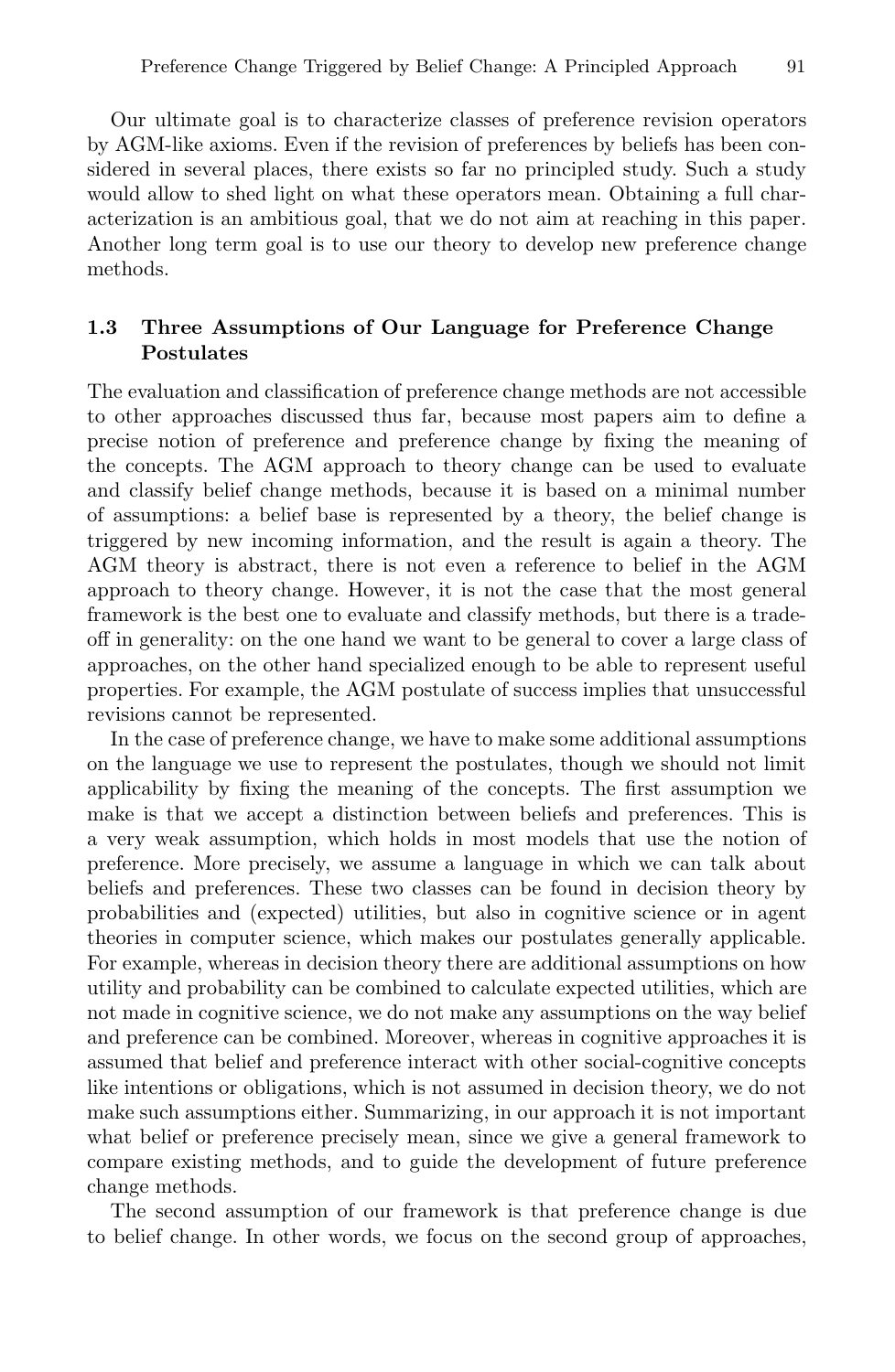namely, preference change trigerred by belief revision. The first reason is that we find it more natural and more widely applicable than other types of preference change. What triggers changes in the mental state of an agent (hence changing her present or future behaviour) generally consists of inputs that come from the world or from other agents (via observations, communication etc.) and *primarily affects the agent's beliefs*. We do not mean that these inputs do not affect in any way the agent's preferences, but that they often do so because they change her beliefs in the first place. The second reason that we consider only change of belief, is that we think that in most cases, and in particular in the class of situations that we consider here, preferences can be assumed to be static. This is analogous to approaches in decision theory, that assume that the utility function is fixed while probabilities change.

The third assumption we make is that belief change can be appropriately represented by the AGM approach to theory change, together with some more recent extensions to deal with iterated theory change (we do not need iteration *stricto sensu*, but we need to refer to revision operators acting on belief states, *i.e.*, plausibility or normality rankings on worlds). The reason of this assumption is that we need a framework of belief change, and the AGM framework is the most generally accepted one.

#### **1.4 Postulates**

In the AGM approach to theory change, an important guideline for finding postulates is to formalize the idea of minimal change, as, for example, formulated in the Ramsey test. This is also our first guideline, in the sense that all properties we consider in this paper are of the form: if there is a preference for  $\alpha$ , and some other conditions hold, then after learning  $\beta$ , the preference for  $\alpha$  still holds. They are therefore a kind of persistence properties, explaining a kind of minimal change properties for preference change.

Moreover, our second guideline to find the properties discussed in this paper is the interaction between belief and preference change. In belief change, an important distinction between so-called revision and expansion is that the former not only adds some new facts to the belief base, but when the new information is inconsistent with the previously held beliefs, it also has to drop some beliefs. Thus, we may say that revision also handles the surprise of learning something which the agent expected to be false. In the case of preference change, our properties represent whether preference change is due to surprise, where we distinguish between weak surprise (something new is learned as handled by both expansion and revision) and strong surprise (something is learned which was believed to be false, as handled by revision only).

The first four properties (P1 to P4) consider the case in which we learn that our preferences are (partly) satisfied or dissatisfied:

$$
(P1) \quad P\alpha \to [\star \alpha] P\alpha
$$

(P1) intuitively means that learning something that is preferred leaves this preference unchanged. For instance, if I already prefer to have my paper accepted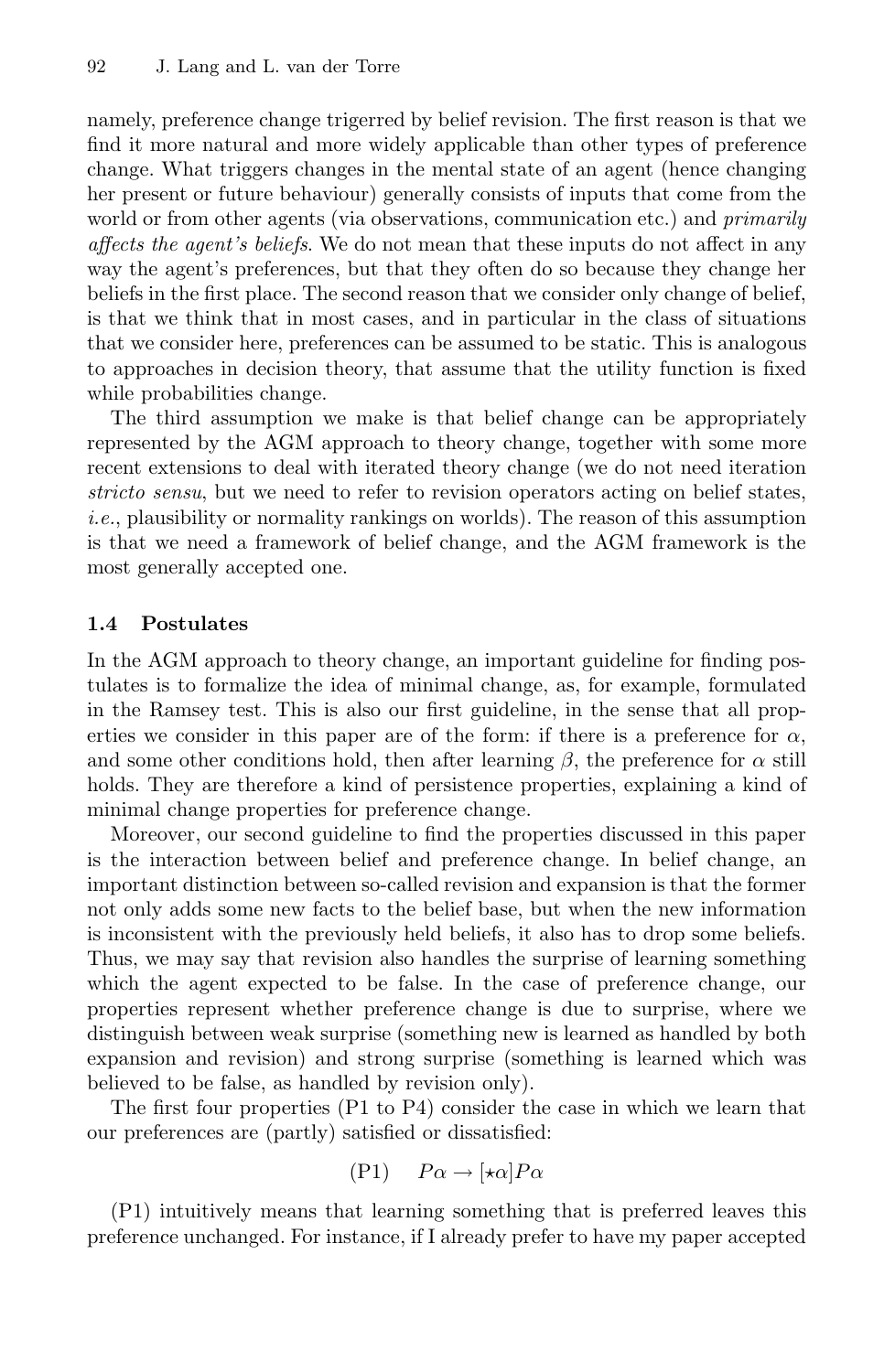then I still prefer this state of fact to the opposite after learning that it has actually been accepted. Alt[erna](#page-24-2)tively, as another example, if I desire to be rich, then after becoming rich, this state does not become undesirable. This persistence of preference seems natural in most contexts (except perhaps for some pathological agents who are always unhappy with what they have).

This principle should not be confused with the dropping of so-called achievement goals, once they are fulfilled. Consider an agent who has the goal to run the marathon once in her life. After she achieves this goal, we may expect her to drop the goal from her goal base (this kind of reasoning is common in planning and BDI theories of agent action, see, e.g., [10]). This, however, does not conflict with our preference persistence postulate. In our setting, preferences bear on propositions, not on actions. "Run the marathon" is an action, whereas "having already run the marathon in one's life" is a proposition (denote it by  $m$ ). If the agent initially has a preference for  $m$ , and  $m$  becomes true, then she keeps preferring m over  $\neg m$  (which has now become unacessible). In other words, once she has run the marathon, she's happy with this state of fact and does not wish she had never done it.

By symmetry, things are similar when revising by a dispreferred formula:

$$
(P2) \quad P\alpha \to [\star \neg \alpha] P\alpha
$$

Suppose now that we learn that what we want to hold, in fact *partially* holds. In that case, it would be intuitive that the preference persists.

$$
(P3) \quad P\alpha \land \neg N(\neg \beta | \neg \alpha) \to [\star(\alpha \lor \beta)]P\alpha
$$
  

$$
(P3') \quad P\alpha \land \neg N(\neg \beta | \neg \alpha) \land \neg N(\alpha | \alpha \lor \beta) \to [\star(\alpha \lor \beta)]P\alpha
$$

The following example illustrates the normality condition in (P3).

*Example 7.* Consider the following version of property (P3) without normality condition:  $(P3^*)$   $P\alpha \rightarrow [\star(\alpha \vee \beta)]P\alpha$ . Assume there is a lottery in which you can win a car, and let  $\alpha$  be "you win a BMW in the lottery" and let  $\beta$  be "you win a Mercedes in the lottery." Moreover, assume that it is unlikely that you win a car, but you desire to win one without a preference of either brand. Now if you receive the information that you win a car in the lottery, then you still do not care whether it is a BMW or a Mercedes. Before, you preferred to win a BMW since you compared the alternatives of winning a BMW and winning nothing, but with this new information that you won a car, you compare the alternatives of winning a BMW and winning a Mercedes. It satisfies the property (P3), since of the normal worlds in which you do not win the BMW, there is no world in which you win the Mercedes. In other words, normally you do not win the Mercedes but you win nothing, which explains why the preference does not persist. Therefore (P3\*) is too strong.

(P4) and (P4') are similar to (P3) and (P3'):

$$
(P4) \quad P\alpha \wedge \neg N(\neg \beta|\alpha) \rightarrow [\ast(\neg \alpha \vee \beta)]P\alpha
$$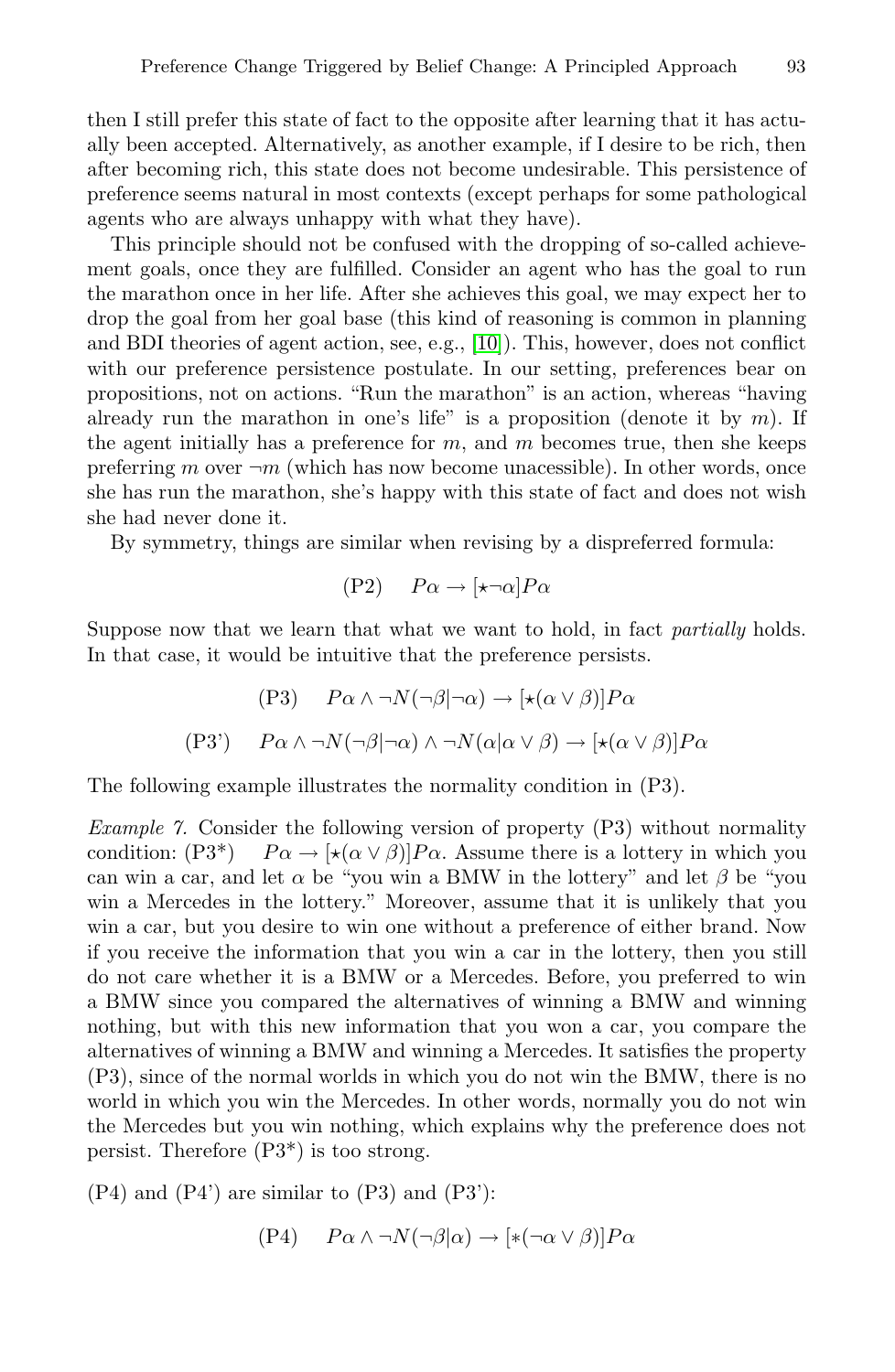$$
(P4') \qquad P\alpha \wedge \neg N(\neg \beta|\alpha) \wedge \neg N(\neg \alpha|\neg \alpha \vee \beta) \rightarrow [\ast(\neg \alpha \vee \beta)]P\alpha
$$

The next four properties are concerned with the case in which we learn something we expected to hold.

$$
(P5) \quad P\alpha \wedge N\beta \to [\star \beta]P\alpha
$$

<span id="page-8-0"></span>Property P5 is logically equivalent to the principle that *preference change implies surprise*:  $P\alpha \wedge \neg \forall \beta | P\alpha \rightarrow \neg N\beta$ . Note that this is only a weak notion of surprise, since it does not imply that  $\beta$  is exceptional, only that  $\beta$  is not normal (a stronger notion of surprise is considered in (P8) below). Property (P5) expresses that if we learn something we already expected to hold, then none of our preferences should change. While this property seems intuitively satisfactory, it is sometimes too strong. Consider the following example.

*Example 8.* Take  $\alpha$  to be "my paper is accepted" and  $\beta$  to be "my paper is bad", because, for instance, the proof of the main result is flawed (and I am not good enough to detect it myself). I initially prefer  $\alpha$ , and since I hold myself in a bad self-esteem I believe  $\beta$ . Now, suppose there is a strong correlation between  $\neg \alpha$ and  $\beta$ : if my paper is bad, then it is very likely that it will be rejected. I prefer my paper to be accepted (and in case I learn this I will revise my belief that the paper is bad and start believing the opposite), but I would surely not want my paper to be accepted if the main result is false; this is consistent with  $\beta$ being normal, provided that states where  $\beta \wedge \alpha$  hold are at least as exceptional as states where  $\neg \beta$  hold.

A weaker form of (P5) is that preference for  $\alpha$  should remain unchanged if we learn something that is normal *both given*  $\alpha$  *and given*  $\neg \alpha$ .

$$
(P6) \quad P\alpha \wedge N(\beta|\alpha) \wedge N(\beta|\neg \alpha) \to [\star \beta]P\alpha
$$

While Example 8 conflicts with  $(P5)$ , it does not conflict with  $(P6)$ , because  $N(\beta|\alpha)$  does not hold (if my paper is accepted then it is likely that it is good). Having  $\beta$  normal both given  $\alpha$  and given  $\neg \alpha$  ensures that when comparing  $\alpha$ and  $\neg \alpha$ , the most normal worlds, that is, the ones I focus one, remain the same, which is a strong reason for  $\alpha$  to remain preferred.

Another weaker form of (P5), which is when one learn[s s](#page-8-0)omething which is believed (normal), and the preference bears on a proposition  $\alpha$  such that neither  $\alpha$  nor  $\neg \alpha$  is exceptional.

$$
(P7) \qquad P\alpha \wedge N\beta \wedge \neg N\alpha \wedge \neg N\neg \alpha \rightarrow [\ast \beta]P\alpha
$$

Again, the reason why we need  $\alpha$  and  $\neg \alpha$  to be non-exceptional is that together with  $\beta$  being believed, it guarantees some stability of the most normal  $\alpha$ -worlds and most normal  $\neg \alpha$ -worlds before and after revision by  $\beta$ . Consider Example 8 again; it does not contradict (P7), because  $N\alpha$  does not hold  $(N\beta \text{ and } N(\neg \alpha|\beta)$ imply  $N\neg\alpha$ ).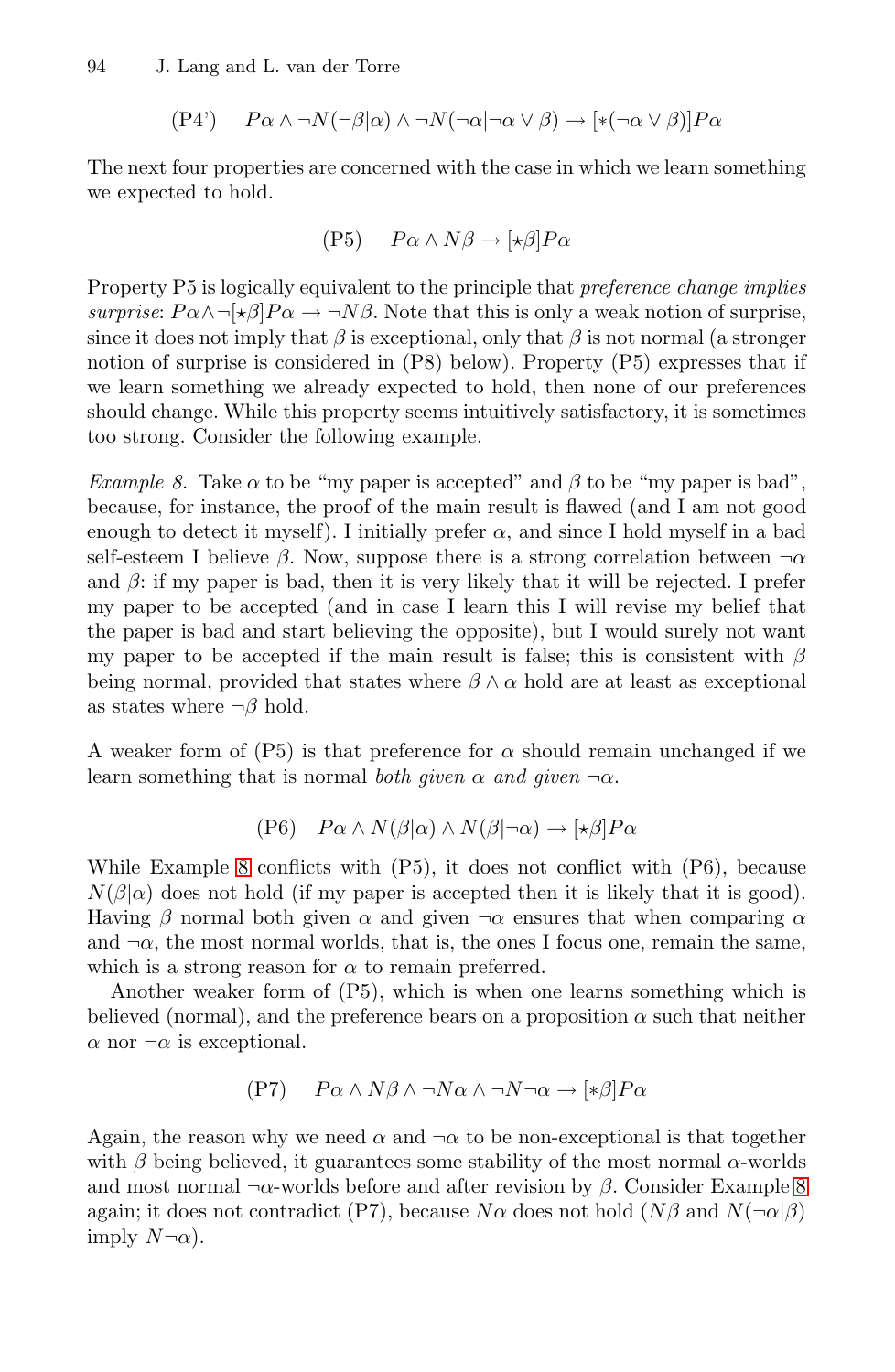This condition that both  $\beta$  and  $\neg \beta$  are non-exceptional is intuitively desirable in many contexts, especially when  $\beta$  (and  $\neg \beta$ ) refers to something that is controllable by the agent. For instance, on Example 2:  $\mathcal{M} \models Pe \land \neg N \neg e \land \neg N \neg e \land Nf$ : the agent initially believes that the fish is fresh and, of course, does not considers eating, nor not eating, as exceptional. As a result, after learning that the fish is fresh, she still prefers eating the sushi.

Now, when revising by something that *is not exceptional* (not disbelieved), we would expect some form of [pr](#page-8-0)eservation of preference as well.

$$
(P8) \quad P\alpha \wedge \neg N(\neg \beta|\alpha) \wedge \neg N(\neg \beta|\neg \alpha) \rightarrow [\star \beta]P\alpha
$$

 $(P8)$  means [th](#page-15-0)at if  $\alpha$  is initially preferred and is no longer preferred after learning β, then not only β should not be normal, but it should be exceptional, either given  $\alpha$  or given  $\neg \alpha$ .

Again we need these two conditions  $\neg N(\neg \beta|\alpha)$  and  $\neg N(\neg \beta|\neg \alpha)$ . Suppose for instance that  $\neg N(\neg \beta | \neg \alpha)$  holds (as in Example 8). Then revising by  $\beta$  may change radically the meaning of  $\neg \alpha$ .

There are dependencies between the postulates. However, stating and proving them formally needs us to be more precise anout the semantics of normality, hence we leave this to Section 3. We just state here informally that under the usual semantics for normality, the following relationships hold: (P5) implies (P6),  $(P5)$  implies  $(P7)$  and  $(P8)$  implies  $(P6)$ . (For any other pair of postulates  $(Pi)$ ,  $(Pj)$  than these three,  $(Pi)$  and  $(Pj)$  are independent.)

#### **1.5 Using Our [Po](#page-10-0)stulates**

To illustrate our postulates and their use to evaluate or classify preference change methods, we propose a general family of operators for preferences evolving after some new fact has been learned, parameterized by a revision function on epistemic states and a semantics for interpreting preferences over formulas, and we give conditions on the revision function and the semantics of preference for each of our postulates to hold. We give here an informal presentation of the operators (formal details will be given in Section 2). In order to express preference revision trigerred by belief revision we need to consider both relative plausibility between worlds (or normality) and preference between worlds in our model. While a classical decision-theoretic approach would model plausibility and preference by probability distributions and utility functions respectively, we stick here to a purely ordinal modelling, following a long-standing tradition in the belief change community. Our models consist of two orderings on a set of worlds, one for normality and one for preference, as illustrated on Figure 1. On the left hand side, the mental state of the agent is represented by two complete weak orders expressing respectively normality and preference, and new incoming information  $\overline{f}$  results in the shift of  $\overline{f}$  worlds towards normality, leaving the preference order unchanged. On the right hand side, the two complete weak orders are visualized more compactly by a two-dimensional structure. The striking out parts of the right hand side show the normality shift of the  $\bar{f}$ -worlds.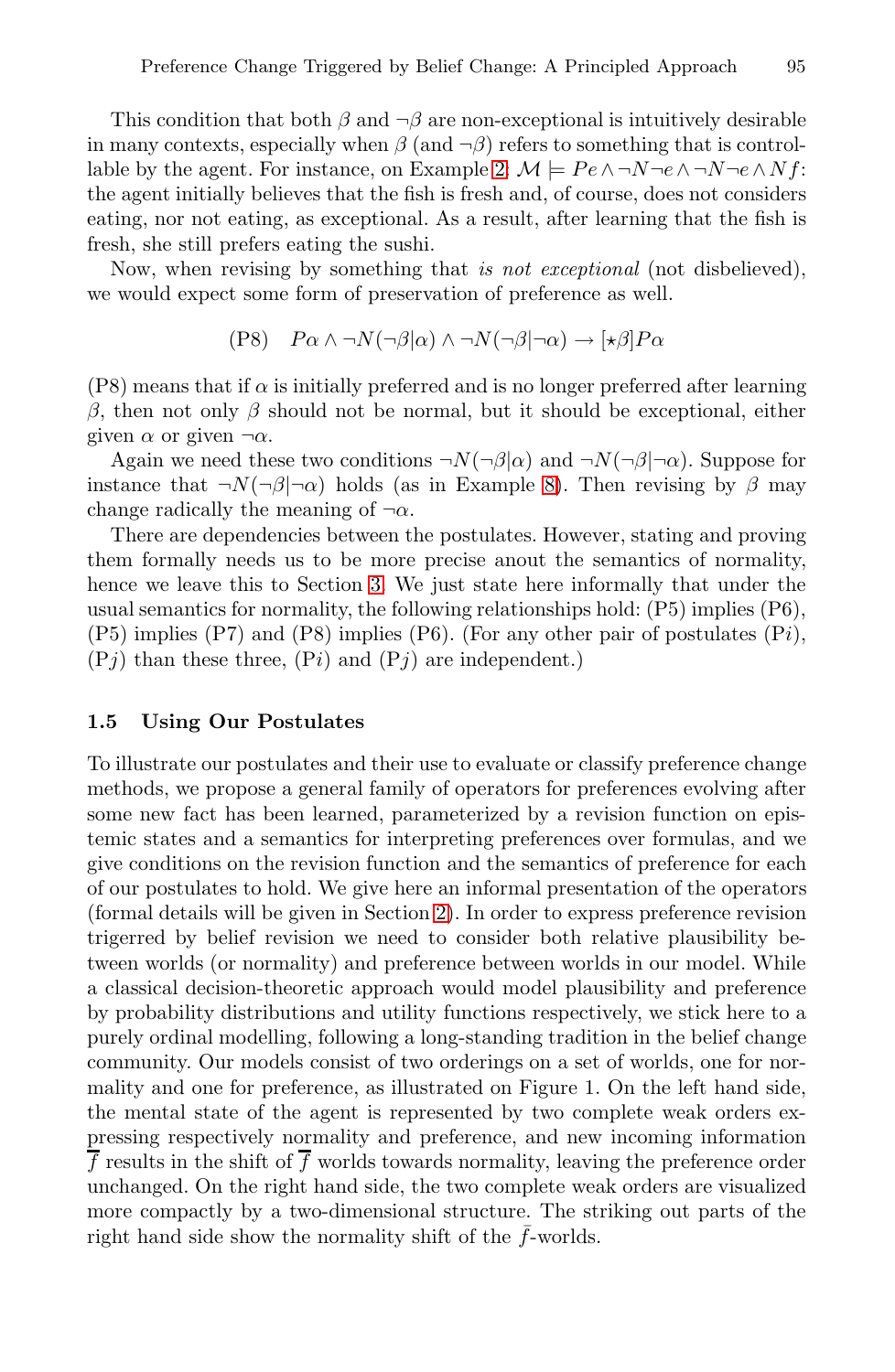

**Fig. 1.** Learning  $\overline{f}$ :  $\overline{f}$  becomes most normal, preference remains unchanged

<span id="page-10-0"></span>The layout of the rest of the paper is as follows. In Section 2 we define the general model for the evolution of an agent's preferences after revision by a new fact. In Section 3 we investigate the range of validity of our postulates within this family of preference change operators. We conclude and evoke further developments in Section 4.

# **2 Preference Change Triggered by Belief Change: A General Model**

#### **2.1 Notations**

Throughout the paper we consider a propositional language  $\mathcal L$  formed from a fixed, finite set of propositional symbols and the usual connectives (this language is enriched with modalities in the following subsection). Propositional symbols are denoted by p, q, etc. Propositional formulas of  $\mathcal L$  are denoted by  $\alpha$ ,  $\beta$ ,  $\varphi$  etc. The set of all truth assignments (or valuations) satisfying a formula  $\varphi$  is denoted by Mod( $\varphi$ ). Valuations are denoted by w, w' etc. We use the following notation for valuations:  $abc$  denotes the valuation where a and c are assigned to true and b to false. The set of all valuations is denoted by W.

A c[om](#page-0-0)plete weak order is a reflexive, transitive and complete relation  $\succeq$  on the set of valuations.  $L(W)$  denotes the set of all complete weak orders on  $W$ . The relations  $\sim$  and  $\succ$  are defined from  $\succeq$  in the usual way: for any valuations s, s', s'', we have s ∼ s' iff s  $\succeq$  s' and s'  $\succeq$  s and s  $\succeq$  s' iff s  $\succeq$  s' and not  $(s' \succeq s)$ . If  $X \subseteq W$ ,  $\text{Max}_{\succ}(X)$  is the set of maximal eleme[nts](#page-2-0) in  $X: \text{Max}_{\succ}(X)$  $\{w \in X \mid \text{there is no } w' \text{ such that } w' \succ w\}.$ 

Below we shall make use of *two* complete weak orders on the set of worlds: a *normality* relation  $\succ_N$  and a *preference* relation  $\succ_P$  (where 'preference' is here employed in its decision-theoretic meaning, cf. the first paragraph of Section 1).

#### **2.2 Beliefs and Preferences**

We now consider in more detail the scenario illustrated informally on Example 2.

Whether preferences have really changed is a complicated question. This primarily depends on what we mean by "preference". The *preference relation on complete states of the worlds* remains static – only the relative plausibility of these states of the world change, and thus the agent's beliefs. Let  $S =$  $\{ef, ef, \bar{ef}, \bar{ef}\}$  be the set of possible states of the world. Some may argue that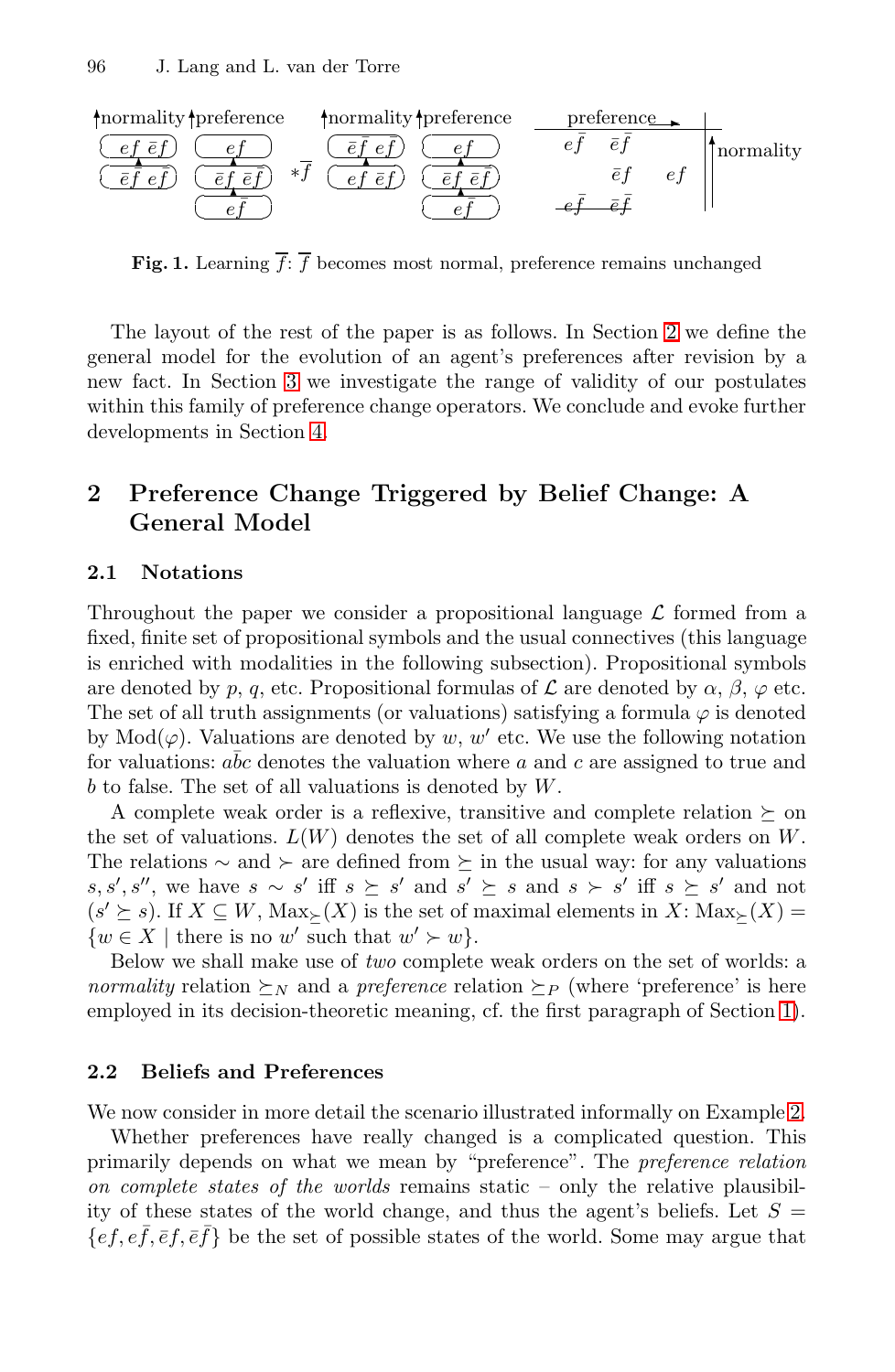$e$  is an action rather than a static proposition. To resolve this ambiguity, just consider that e precisely refers to "being in the process of eating".

At first, it is reasonable to assume that I believe the sushi to be made out of fresh fish, or, at least, to assume that I do not believe that the fish is not fresh, even if this is not said explicitly. The reason is that if I already believed that the fish is not fresh, then the new information would have had no impact on my beliefs, and likewise, no impact on my future behaviour. After I am told that the fish is not fresh, it is reasonable to expect that my belief that the fish is fresh gets much lower.

As for my preferences, they may initially be

$$
ef \succ_P \bar{e}f \sim_P \bar{e}\bar{f} \succ_P e\bar{f}
$$

*i.e.*, I prefer eating fresh sushi over not eating sushi, and I prefer not eating sushi over eating sushi made out of old fish; if I do not eat the sushi, then I do not care whether the fish is old or not. Now, *my preferences after learning that* ¬f *is true or likely to be true are exactly the same*. even if I now consider ef hardly plausible, I still prefer this world to  $\bar{\epsilon}f$  and  $\bar{\epsilon}\bar{f}$ , and these two to  $e\bar{f}$ . Thus, *beliefs change, but preferences remain static*.

Still, it is no less true that I used to prefer  $e$  over  $\neg e$  and I no longer do. However, e and  $\neg e$  are not single states, but formulas or, equivalently, sets of states (e corresponds to the set of states  $\{ef, e\bar{f}\}\$ ) and  $\neg e$  to  $\{\bar{e}f, \bar{e}\bar{f}\}\$ ). When expressing an initial preference for e I mean that when I focus on those states where  $e$  is true, I see  $ef$  as the most plausible state, and similarly when I focus on those states where  $\neg e$  is true, I see  $\bar{e}f$  as the most plausible state. Because I prefer e f to  $\bar{e}f$ , I naturally prefer e to  $\neg e$ : in other terms, I prefer e to  $\neg e$  because I prefer the most plausible state satisfying e to the most plausible state satisfying  $\neg e$ . Of course, after learning the information about the fish, these typical states are now  $ef$  a[nd](#page-2-0)  $\bar{e}f$ , and after focusing, I now prefer  $\neg e$  to  $e$ .

One may argue also that whether preferences over states change or not is a question of language granularity. If both  $e$  and  $f$  are in the language, then preference over states do not change, but if the language contains only the propositional symbol  $e$ , then they do change, and in this case, it is not possible to express that we learn  $\neg f$ , therefore the only way of modeling the input is a "direct preference change": the world sends a "command" to the user, asking her to now prefer  $\bar{e}$ to e.

This informal discussion on Example 2 allows us state the general principle of preference change triggered by belief change:

- **–** the agent has some initial beliefs and preferences over possible states of the world; these preferences over states can be lifted to preferences over formulas;
- then she learns a new piece of information  $\alpha$  about the world;
- therefore she revises her prior beliefs by  $\alpha$  and keeps the same preference on states; however, preferences over formulas may change in reaction to the change of beliefs.

We see that a formalization needs at least two semantical structures: one for beliefs and one for preferences. For the sake of simplicity, and because we have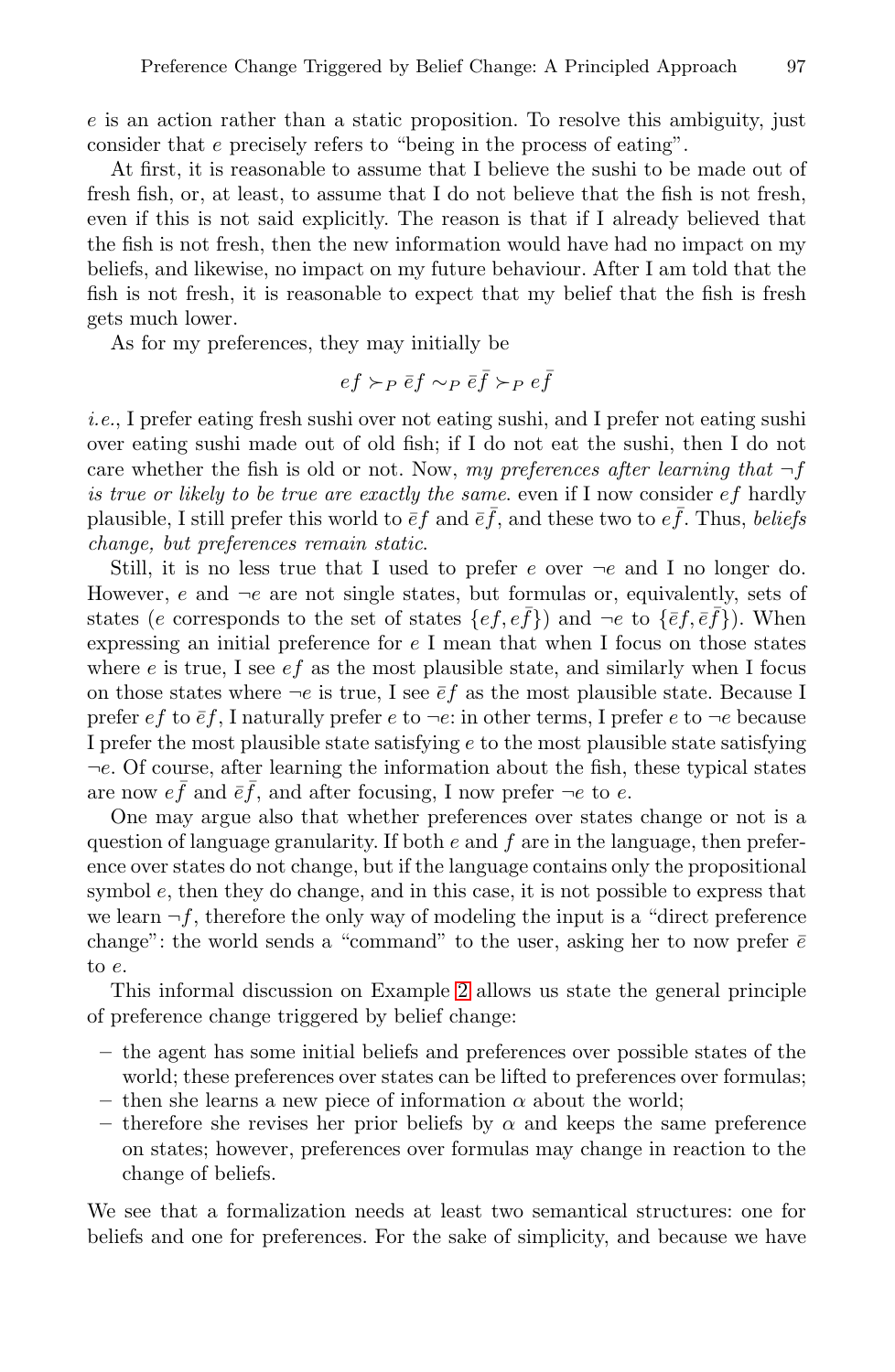to start with some specific assumptions, we stick to the ordinal way of modeling beliefs and preferences, which is common in the belief change literature. Thus, as in Boutilier [7] and subsequently in Lang, van der Torre and Weydert [23], we use a normality ordering together with a preference ordering.

**Definition 9.** *A model M is a triple*  $\langle W, \succeq_N, \succeq_P \rangle$ *, where W is a set of valuations of a set of propositions, and*  $\succeq_N$  *and*  $\succeq_P$  *are total pre-orders on* W. We do *not distinguish worlds from valuations, so each valuation occurs precisely once, and* W *is finite.*

 $s \succeq_N s'$  means that s is at least as plausible (or normal) as s', whereas  $s \succeq_P s'$ means that  $s$  is at least as preferred as  $s'$ .

The model for Example 2 is visualized in the figure below. The normality ordering is visualized vertically, where higher worlds are more normal. The most normal worlds are worlds in which the fish is fresh, and exceptional worlds are worlds in which the fish is not fresh:  $fe \sim_N \bar{f}e \succ_N \bar{f}e \sim_N \bar{f}e$ . Preferences are visualized horizontally, where the more to the right are the more preferred worlds. Eating fresh sushi is preferred to not eating sushi, which itself is preferred [to](#page-24-3) eating not fresh sushi:  $ef \succ_P \bar{e}f \sim_P \bar{e}\bar{f} \succ_P e\bar{f}$ .

$$
\begin{array}{c}\n \text{preference}\n \hline\n \bar{\epsilon}f & \bar{\epsilon}f \\
\bar{\epsilon}\bar{f} & \bar{\epsilon}\bar{f}\n \end{array}
$$
\n
$$
\begin{array}{c}\n \text{normality}\n \hline\n \end{array}
$$

As in Boutilier [7] and Lang, van der Torre and Weydert [23], we extend the propositional language with two dyadic modalities: N for normality and P for preference.

As usual,  $N(\psi|\varphi)$  is true if the most normal  $\varphi$ -worlds are  $\psi$ -worlds.  $N(\varphi|\top)$ is abbreviated as  $N(\varphi)$ .

### **Definition 10 (normality)**

$$
\mathcal{M} \models N(\psi|\varphi) \text{ iff } \text{Max}_{\succeq_N}(\text{Mod}(\varphi)) \subseteq \text{Mod}(\psi)
$$

Things are less easy with pre[fere](#page-25-6)nce, for two reasons.

First, there are several ways of lifting preferences from the level of worlds to the level of sets of worlds. A canonical family of lifting operators is obtained by comparing two sets of worlds  $A$  and  $B$  by comparing the best (or the worst) elements of A with the best (or the worst) elements of  $B$  – this gives four ways of alternating quantifiers, henceforth, four lifting operators. This principle is classical, as it has been used in many places, including [16,2,22,5]. There are other families of lifting operators, notably *ceteris paribus* preferences [28,6] and other kinds of similarity-based preferences [18]. While these would also be worth considering, in this paper we restrict our study to the "canonical" lifting operators defined below.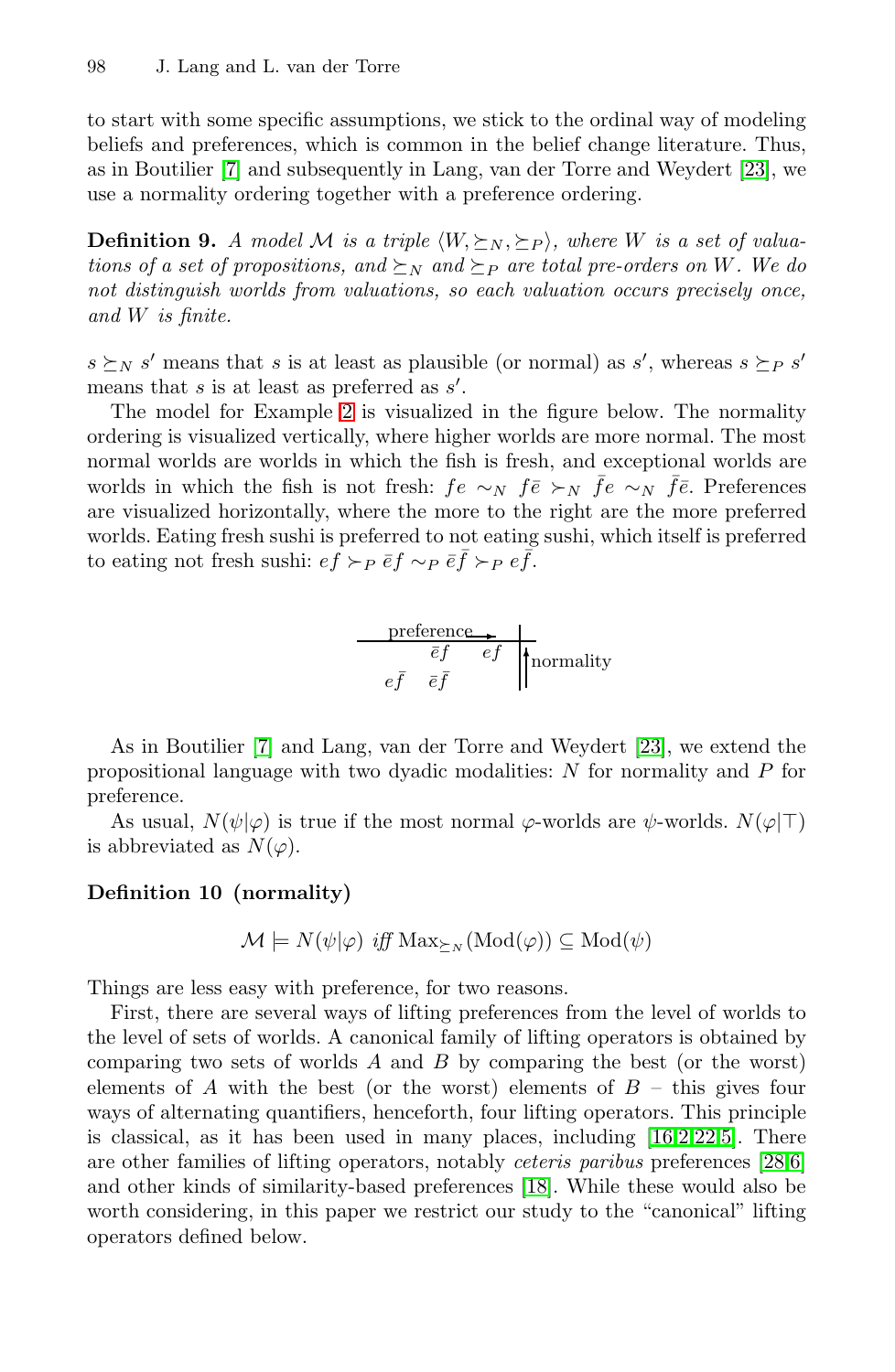#### **strong lifting**

 $W_1 \gg_{str} W_2$  if  $W_1 \neq \emptyset, W_2 \neq \emptyset$ , and  $\forall w \in W_1 \ \forall w' \in W_2 : w \succ_P w'$ : the worst worlds in  $W_1$  are preferred to the best worlds in  $W_2$ , or equivalently, every world in  $W_1$  is preferred to every world in  $W_2$ .

#### **optimistic lifting**

 $W_1 \gg_{\text{opt}} W_2$  if  $W_1 \neq \emptyset, W_2 \neq \emptyset, \text{ and } \exists w \in W_1 \text{ such that } \forall w' \in W_2, w \succ_P w'$ : the best worlds in  $W_1$  are preferred to the best worlds in  $W_2$  (or equivalently, the best  $\varphi \vee \psi$  worlds are  $\neg \psi$  worlds).

#### **pessimistic lifting**

 $W_1 \gg_{\text{pess}} W_2$  if  $W_1 \neq \emptyset, W_2 \neq \emptyset$ , and  $\forall w \in W_1 \exists w' \in W_2$  such that  $w \succ_P w'$ : the worst worlds in  $W_1$  are preferred to the worst worlds in  $W_2$ .

We d[eli](#page-24-3)[ber](#page-25-10)ately omit to define the fourth case, corresponding to two existential quantifiers, because the resulting lifting operator is much too weak, as it makes  $P\varphi \wedge P\neg \varphi$  consistent. This weak lifting o[pe](#page-13-0)rator is left out of our study.

Recall that the set of truth assignments is finite; therefore, there cannot be any infinite ascending or descending chains of worlds, and the last two definitions always make sense. An equivalent definition of  $\gg_{\text{opt}}$ , which does not need the finiteness assumption, is:  $\forall w' \in W_2 \exists w \in W_1$  $\forall w' \in W_2 \exists w \in W_1$  such that  $w \prec_P w'$ .

Second, as argued in [7,23], in the presence of uncertainty or normality expressed by  $\succeq_N$ , preferences cannot be interpreted from  $\succeq_P$  alone, but from  $\succeq_P$ and  $\succeq_N$ . There are at least two ways of interpreting a preference for  $\varphi$  over  $\neg \varphi$ in this context, that we name B and LTW after their authors.<sup>1</sup> Let  $\gg$  be one of  $\gg_{str, \gg_{opt,} 0r \gg_{pess}.$ 

#### **B**

"among the most normal  $\phi$ -worlds,  $\psi$  is preferred to  $\neg \psi$ "[7]:

$$
\mathcal{M} \models P_{\gg}(\psi|\varphi) \text{ iff } \\ \text{Max}_{\succeq_N}(\text{Mod}(\varphi)) \cap \text{Mod}(\psi) \gg \text{Max}_{\succeq_N}(\text{Mod}(\varphi)) \cap \text{Mod}(\neg \psi))
$$

#### **LTW**

"the most normal  $\psi \wedge \phi$ -worlds are preferred to the most normal  $\neg \psi \wedge \phi$ worlds" [23]:

$$
\mathcal{M} \models P_{\gg}(\psi|\varphi) \text{ iff}
$$

$$
\text{Max}_{\succeq N}(\text{Mod}(\varphi \land \psi)) \gg \text{Max}_{\succeq N}(\text{Mod}(\varphi \land \neg \psi))
$$

 $P_{\gg}(\varphi|\top)$  is abbreviated in  $P_{\gg}(\varphi)$ .

<span id="page-13-0"></span>Note that B and LTW are not equivalent, because either the most normal  $\psi \wedge \phi$ worlds or the most normal  $\neg \psi \wedge \phi$  worlds may be exceptional among the  $\phi$  worlds. The two approaches are based on distinct intuitions. In LTW, the intuition is that an agent is comparing two alternatives, and for each alternative he is considering the most normal situations. Then he compares the two alternatives and expresses a preference of the former over the latter. The difference between

<sup>1</sup> Another way, for example, is to compare all worlds in the preference ranking up to minimal rank of  $\text{Max}_{\succeq N}(\psi \wedge \phi)$  and  $\text{Max}_{\succeq N}(\neg \psi \wedge \phi)$ .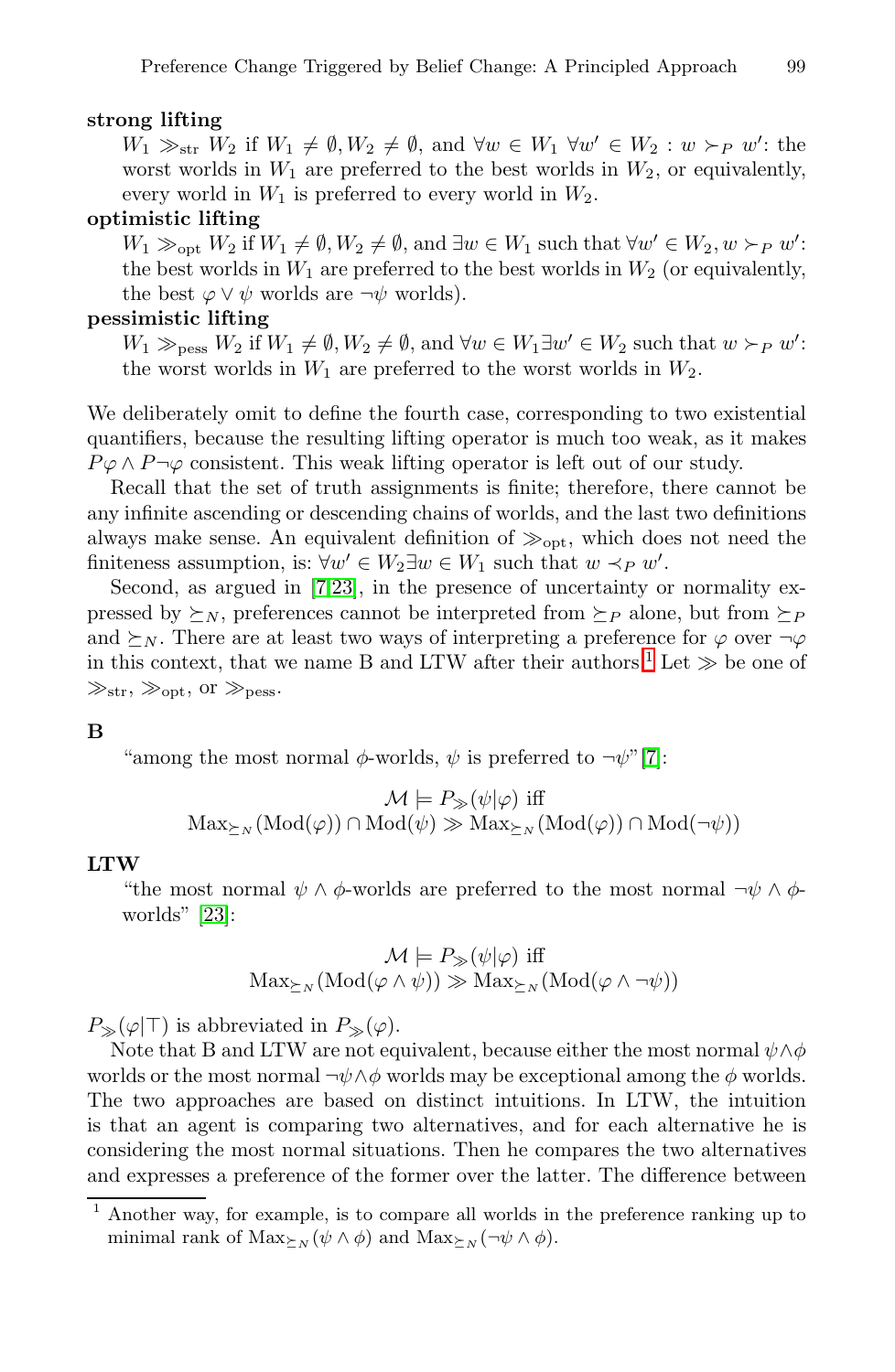both app[roa](#page-25-10)ches, already discussed in [23], is a matter of choosing the worlds to focus on. The two approaches coincide if there exist both most normal  $\psi \wedge \phi$ worlds and most normal  $\neg \psi \wedge \phi$ -worlds, that is, if  $\neg N(\psi|\phi) \wedge \neg N(\neg \psi|\phi)$  holds.

We have thus defined *six* semantics for interpreting  $P(.).$ , since we have three ways of lifting preference from worlds to formulas, and two ways of focusing on normal worlds. We denote the corresponding six modalities using the superscript B or LTW, and one [of](#page-25-6) the three subscripts str, opt or pess. For instance,  $P_{\rm opt}^{\rm LTW}$ refers to the semantics in [23] and the optimistic way of lifting preferences. However we shall try to avoid using these subscripts and superscripts when it is clear from the context. From the P modality we may also define a dyadic  $>$ modality, where  $\varphi > \psi$  means "I prefer  $\varphi$  to  $\psi$ ", defined by

$$
(\varphi > \psi) \equiv P(\varphi | (\varphi \wedge \neg \psi) \vee (\psi \wedge \neg \varphi))
$$

 $P(.|.)$  and  $. > .$  are interdefinable (see [18]).

# **2.3 Revision Functions**

[Gi](#page-25-13)[ven](#page-25-14) a model  $\mathcal{M} = \langle W, \succeq_N, \succeq_P \rangle$ , its revision by belief  $\alpha$  is a new model

$$
\mathcal{M}'=\mathcal{M}\star\alpha
$$

consisting of the same W, the same  $\succeq_{P}$  (since preferences over worlds do not change), and the revision of the initial plausibility ordering  $\succeq_N$  by  $\alpha$ . This requires the prior definition of a revision function  $\star$  acting on plausibility orderings. Such functions have been extensively considered in the literature of iterated belief revision (e.g., [11,26]).

**Definition 11.** *A* revision function  $\star$  *is a mapping from*  $L(W) \times \mathcal{L}$  *to*  $L(W)$ *,* i.e.*, it maps a complete weak order over* W *and a formula* α *into a complete weak order over* W*.*

For the sake of notation we note  $\succeq_N^{\kappa\alpha}$  instead of  $\succeq_N \kappa\alpha$ .

Revision functions on plausibility orderings are usually required to obey some properties. For example,  $\star$  satisfies *success* iff for every  $\succeq_N$  and every satisfiable  $\alpha$ ,  $\text{Max}(\succeq^{\star\alpha}_{N}, W) \subseteq [\alpha]$ . Hence, the most normal worlds after revising by  $\alpha$ satisfy  $\alpha$ . In the rest of the paper we need the following properties. A revision function  $\star$  satisfies

- **–** *positive uniformity* iff for any two worlds w, w' such that  $w \models \alpha$  and  $w' \models \alpha$ ,  $w \succeq_N^{*\alpha} w'$  iff  $w \succeq_N w'$ ;
- *negative uniformity* iff for any two worlds w, w' such that  $w \models \neg \alpha$  and  $w' \models \neg \alpha, w \succeq_N^{\star \alpha} w'$  iff  $w \succeq_N w'$ .
- **–** *responsiveness* iff for any two worlds w, w' such that  $w \models \alpha$  and  $w' \models \neg \alpha$ ,  $w \succeq_N w'$  implies  $w \succ_N^{\star \alpha} w'$ .
- *stability* iff the following holds: if all most normal worlds in  $\succeq_N$  satisfy  $\alpha$ then  $\succeq_N^{*\alpha}=\succeq_N;$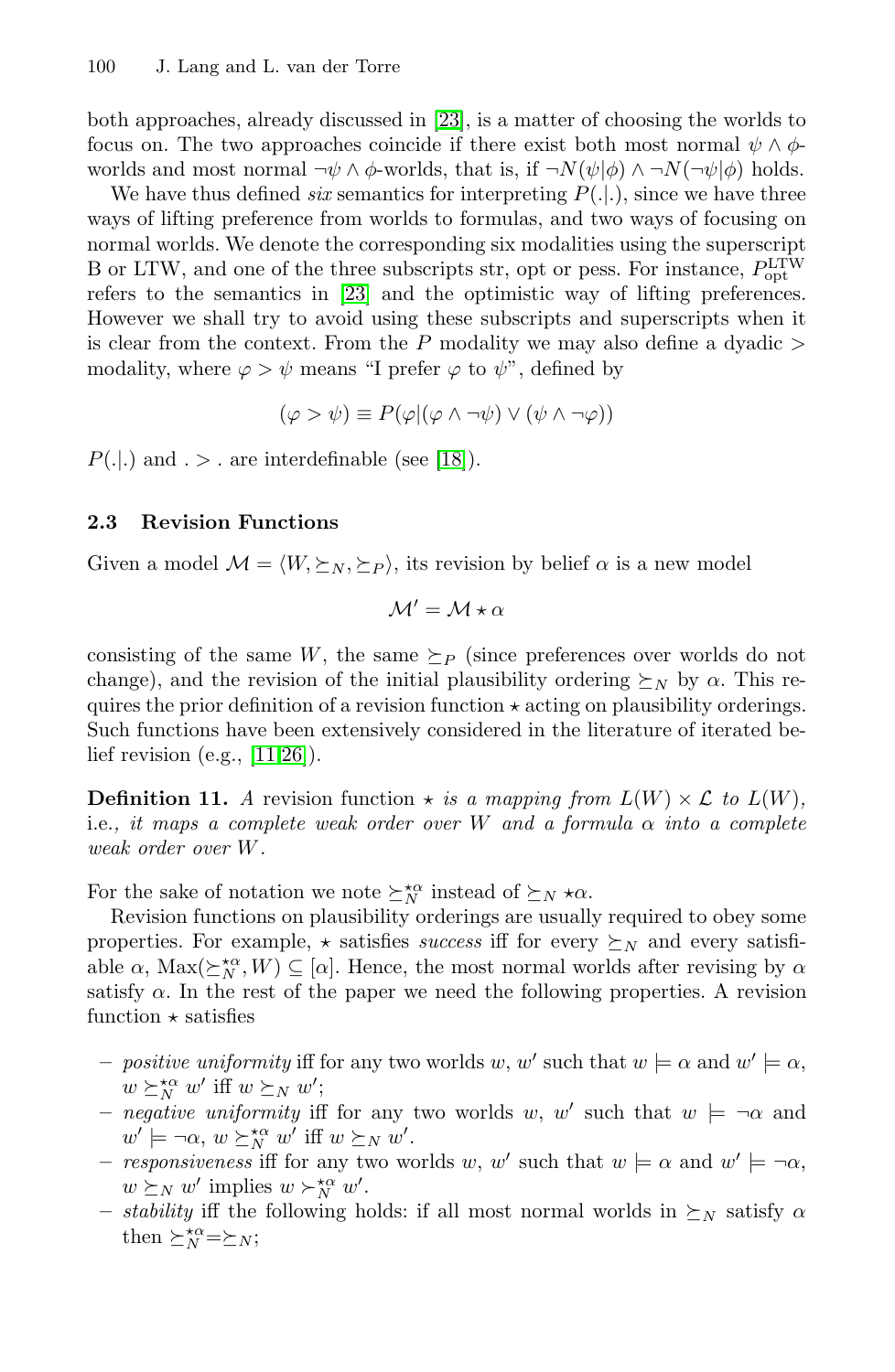*– top-stability* iff the following holds: if all most normal worlds in  $\succeq_N$  satisfy  $\alpha$ then  $\text{Max}(\succeq^{\alpha}_{N}, W) = \text{Max}(\succeq_{N}, W);$ 

<span id="page-15-0"></span>Positive and negative uniformity are named respectively (CR1) and (CR2) by Darwiche and Pearl [11]. Note that success implies that  $\mathcal{M} \star \alpha \models N\alpha$ . Topstability is weaker than stability, and top-stability is implied by positive uniformity together with responsiveness.

**Definition 12.** *Given a model*  $M = \langle W, \succeq_N, \succeq_P \rangle$ , a revision function  $\star$ , and a *formula*  $\alpha$ *, the revision of* M *by*  $\alpha$ *, is the model*  $M \star \alpha$  *defined by* 

$$
\mathcal{M} \star \alpha = \langle W, \succeq^{\star \alpha}_N, \succeq_P \rangle
$$

# **3 Back to the Postulates**

As explained in Section 1.4, perhaps the easiest way to describe the behavior of preference change, is to aim for an AGM style representation with postulates. To do so, we use dynamic modalities to refer to revisions, as by van Ditmarsch, van der Hoek and Kooi [12] and van Benthem [3].

$$
M, w \models [\star \alpha] \varphi \text{ iff } M \star \alpha, w \models \varphi
$$

In Section 1 we introduced the following eight postulates that preference change may fulfill. All properties are concerned with conditions in which a preference for  $\alpha$  persists when new information is learned. The first four properties P1-P4 consider the case in which we learn that our preferences are (partly) satisfied or dissatisfied, and the following four properties P5-P8 are concerned with the case in which we learn something which we expected.

**(P1)**  $P\alpha \rightarrow [\star \alpha]P\alpha$ **(P2)**  $P\alpha \rightarrow [\star \neg \alpha]P\alpha$ **(P3)**  $P \alpha \wedge \neg N(\neg \beta | \neg \alpha) \rightarrow [\star(\alpha \vee \beta)] P \alpha$ **(P3')**  $P\alpha \wedge \neg N(\neg \beta | \neg \alpha) \wedge \neg N(\alpha | \alpha \vee \beta) \rightarrow [\star(\alpha \vee \beta)]P\alpha$ **(P4)**  $P\alpha \wedge \neg N(\neg \beta|\alpha) \rightarrow [*(\neg \alpha \vee \beta)]P\alpha$ **(P4')**  $P\alpha \wedge \neg N(\neg \beta|\alpha) \wedge \neg N(\neg \alpha|\neg \alpha \vee \beta) \rightarrow [*(\neg \alpha \vee \beta)]P\alpha$ **(P5)**  $P\alpha \wedge N\beta \rightarrow [\star \beta]P\alpha$ **(P6)**  $P \alpha \wedge N(\beta|\alpha) \wedge N(\beta|\neg \alpha) \rightarrow [\star \beta]P \alpha$ **(P7)**  $P \alpha \wedge N \beta \wedge \neg N \alpha \wedge \neg N \neg \alpha \rightarrow [*\beta] P \alpha$ **(P8)**  $P\alpha \wedge \neg N(\neg \beta|\alpha) \wedge \neg N(\neg \beta|\neg \alpha) \rightarrow [\star \beta]P\alpha$ 

The relationships between the postulates are the following. When saying that  $(P_i)$  implies  $(P_j)$  we mean that  $(P_i)$  implies  $(P_j)$  *whatever the chosen semantics for preference, provided that the semantics for normality is fixed to the classical semantics for normality* (as defined above). We state these relationships without proof (they are straightforward).

**–** (P5) implies (P6) and (P7);

```
– (P8) implies (P6).
```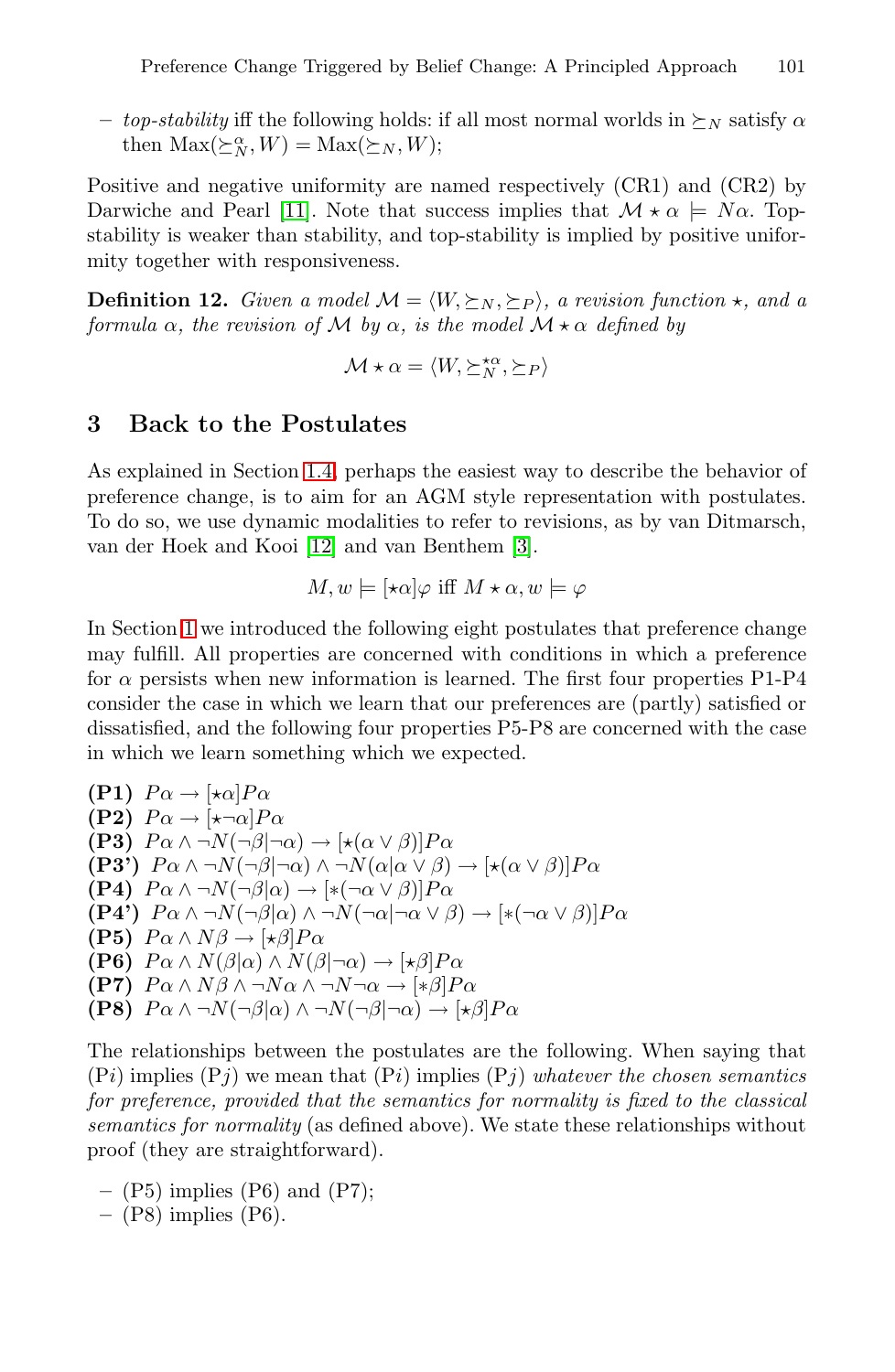Any two properties  $(P_i)$  and  $(P_j)$  other than the ones above are independent.

We are now going to look for sufficient conditions, on the belief revision operator  $\star$  used and the choice of the semantics for interpreting preference, for each of these postulates to be satisfied.

#### <span id="page-16-0"></span>**3.1 Preference Satisfaction (or Dissatisfaction)**

We first consider (P1).

$$
(P1) \quad P\alpha \to [\star \alpha] P\alpha
$$

or, equivalently: if  $\mathcal{M} \models P\alpha$  then  $\mathcal{M} \star \alpha \models P\alpha$ .

**Proposition 13.** *(P1) is satisfied:*

**–** *if satisfies positive and negative uniformity, and*

 $−$  *for any lifting operator*  $\gg \in \{\gg_{str}, \gg_{\text{obs}}, \gg_{\text{ness}}\}$ *, with the LTW semantics.* 

*Proof.* Positive uniformity implies that  $Max(\geq_N^{\star\alpha}, [\alpha]) = Max(\geq_N, [\alpha])$ , and negative uniformity that  $Max(\Sigma_N^{\star\alpha}, [\neg \alpha]) = Max(\Sigma_N, [\neg \alpha])$ : the most normal  $\alpha$ worlds are the same before and after revision by  $\alpha$ , and similarly for the most normal  $\neg \alpha$ -worlds. Now, for any lifting operator, whether  $P\alpha$  holds in the LTW semantics depends only on the preference between the most normal  $\alpha$ -worlds and the most normal  $\neg \alpha$ -worlds, from which the result follows. Let us give the details for  $\gg_{\text{opt}}$  (things are similar for the proof for  $\gg_{\text{str}}$  and  $\gg_{\text{pess}}$ , and for any lifting operator). We have (1)  $\text{Max}(\succeq_P, \text{Max}(\succeq'_N [\alpha])) = \text{Max}(\succeq_P, \text{Max}(\succeq_N, [\alpha]))$  and (2)  $\text{Max}(\succeq_P, \text{Max}(\succeq_N^{\star\alpha} [\neg\alpha])) = \text{Max}(\succeq_P, \text{Max}(\succeq_N, [\neg\alpha]))$ . Suppose  $\mathcal{M} \models Pa$ , *i.e.*[,](#page-17-0) (3)  $\text{Max}(\succeq_P, \text{Max}(\succeq_N, \alpha)) \gg_{\text{opt}} \text{Max}(\succeq_P, \text{Max}(\succeq_N, \neg \alpha))$ . From (1), (2) and (3) we get  $\text{Max}(\geq_P, \text{Max}(\geq_N^{\star\alpha}, \alpha)) \gg_{\text{opt}} \text{Max}(\geq_P, \text{Max}(\geq_N^{\star\alpha}, \neg \alpha)),$  that is,  $\mathcal{M} \star \alpha \models P\alpha$  follows.

Positive and negative uniformity are necessary. Consider for instance the drastic revision operator that preserves the relative ranking of  $\alpha$ -worlds and then pushes all  $\neg \alpha$ -worlds towards the bottom, irrespectively of their relative initial ranking:  $w \succeq_N^{k\alpha} w'$  iff (a)  $w \models \alpha$ ,  $w' \models \alpha$  and  $w \succeq_N w'$ ; or (b)  $w \models \alpha$  and  $w' \models \neg \alpha$ . satisfies positive uniformity, but not negative uniformity. In Figure 2 we initially have  $pq \succ_N \bar{p}\bar{q} \succ p\bar{q} \succ \bar{p}q$  and  $\bar{p}q \succ_P pq \succ_P \bar{p}\bar{q} \succ p\bar{q}$ . After revision by p we have  $pq \succ_N^{kp} p\bar{q} \succ \bar{p}q \sim \bar{p}\bar{q}$ , therefore, with the optimistic lifting we have  $\mathcal{M} \models Pp$  and  $\mathcal{M} \models [\star p] P \neg p.$ 

(P1) is meaningless or arbitrary for Boutilier's semantics, because we have the property  $\neg[\star \alpha]P\alpha$  for satisfiable  $\alpha$ : If the most normal worlds become  $\alpha$  worlds, then the intersection of most normal worlds and  $\neg \alpha$  worlds is empty. Moreover, this property also suggests that there is no other property in the spirit of (P1) we can define for B semantics.

By symmetry, things are similar when revising by a dispreferred formula:

 $(P2)$   $P\alpha \rightarrow [\star \neg \alpha]P\alpha$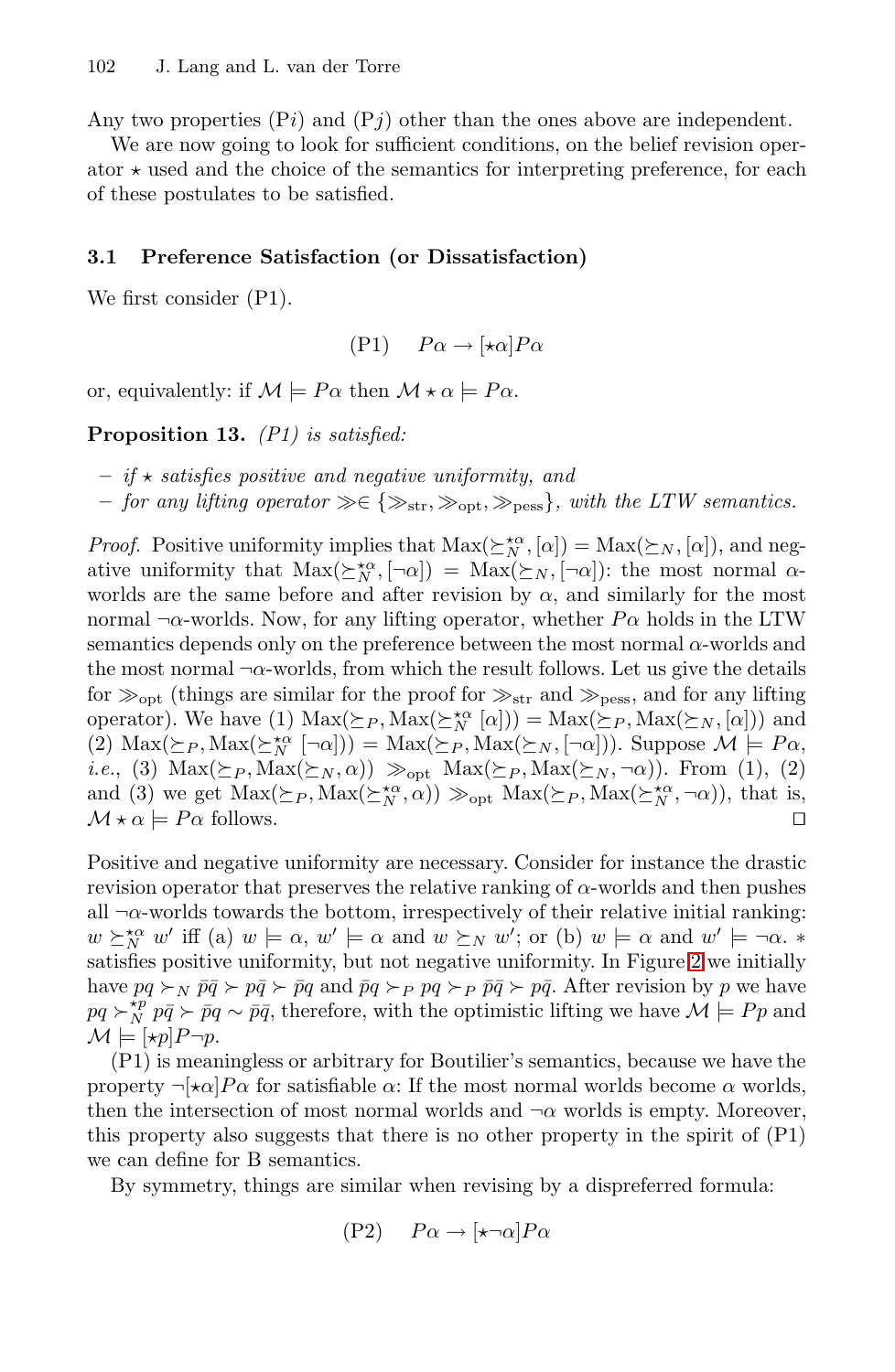<span id="page-17-0"></span>

**Fig. 2.** Learning  $p: \overline{p}$  becomes least normal, preference remains unchanged

**Proposition 14.** *[\(P2](#page-16-0)) is satisfied:*

- $-$  *if*  $\star$  *satisfies positive and negative uniformity, and*
- **–** *for any lifting operator with the LTW semantics.*

*Proof.* Positive uniformity implies that the most normal  $\neg \alpha$ -worlds are the same before and after revision by  $\neg \alpha$ , and negative uniformity that the most normal α-worlds are the same before and after revision by ¬α. The rest of the proof is exactly as in the proof of Proposition 13.

(P2) does not hold for B semantics, for similar reasons as (P1) does not hold: we have the property  $\neg[\star\neg\alpha]\alpha$  for satisfiable  $\neg\alpha$ .

<span id="page-17-1"></span>We now consider  $(P3)$ ,  $(P3')$ ,  $(P4)$  and  $(P4')$ .

$$
(P3) \quad P\alpha \land \neg N(\neg \beta | \neg \alpha) \to [\star(\alpha \lor \beta)]P\alpha
$$

$$
(P3') \quad P\alpha \land \neg N(\neg \beta | \neg \alpha) \land \neg N(\alpha | \alpha \lor \beta) \to [\star(\alpha \lor \beta)]P\alpha
$$

(P3) is equivalent to  $P\alpha \wedge \neg[\star(\alpha \vee \beta)]P\alpha \rightarrow N(\neg \beta|\neg \alpha)$ , which expresses that preference change in case of partial preference satisfaction is due to abnormality of  $\beta$  in case of  $\neg \alpha$ .

#### **Proposition 15.** *(P3) is satisfied:*

- $-$  *if*  $\star$  *satisfies positive and negative uniformity, and responsiveness, and*
- **–** *for strong or optimistic lifting with the LTW semantics.*

*(P3') is satisfied:*

 $-$  *if*  $\star$  *satisfies positive and negative uniformity, and responsiveness, and* **–** *for strong or optimistic lifting with the B semantics.*

*Proof.* Consider first the proof of (P3). By positive uniformity,  $\alpha \vee \beta$ -worlds are shifted uniformly when revising by  $\alpha \vee \beta$ . This applies in particular to  $\alpha$ -worlds, therefore (1) the most normal  $\alpha$ -worlds remain the same.

Assume  $\mathcal{M} \models \neg N(\neg \beta | \neg \alpha)$ : then at least one most normal  $\neg \alpha$ -world satisfies  $\beta$ . Let w be such a world. After revision by  $\alpha \vee \beta$ , w is still a most normal ¬α-world. To see this, assume there exists a world w' such that  $w' \models \neg \alpha$  and  $w' \succ_{N}^{*(\alpha \vee \beta)} w$ .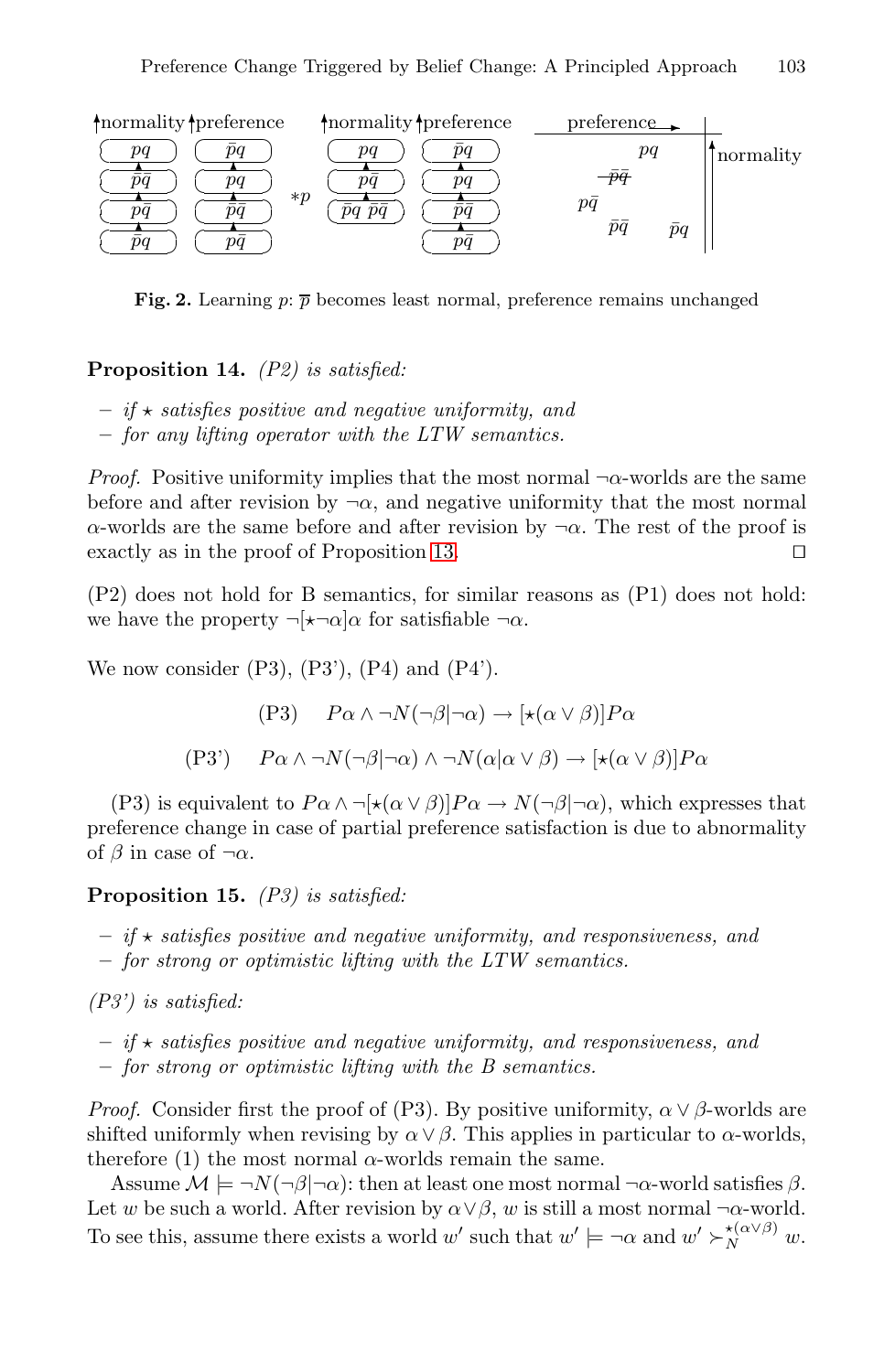If  $w' \models \neg \alpha \land \beta$  then by positive uniformity,  $w' \succ_N w$ , which contradicts w being a most normal  $\neg \alpha$ -world. If  $w' \models \neg \alpha \land \neg \beta$  then by responsiveness,  $w' \succ_N w$ , which again contradicts w being a most normal  $\neg \alpha$ -world. Analogously, for any other most normal  $\neg \alpha$ -world w', i.e.  $w' \succeq_N^{\star(\alpha \vee \beta)} w$ , if  $w \models \neg \alpha \wedge \beta$  then  $w' \succeq_N w$ by positive uniformity, and if  $w \models \neg \alpha \land \neg \beta$  then  $w' \succeq_N w$  by responsiveness. Therefore, (2) the set of most normal  $\neg \alpha$ -worlds in  $\succeq_N^{(\alpha \vee \beta)}$  is contained in the set of most normal  $\neg \alpha$ -worlds in  $\succeq_N$ .

Therefore, if  $w_1$  is a most normal  $\alpha$ -world in  $\succeq_N^{*(\alpha\vee\beta)}$  and  $w_2$  is a most normal  $\neg \alpha$ -world in  $\succeq_N^{\star(\alpha \vee \beta)}$ , then (1) implies that  $w_1$  is a most normal  $\alpha$ -world in  $\succeq_N$ , and (2) implies that  $w_2$  be a most normal  $\neg \alpha$ -world in  $\succeq_N$ .

 $\gg=\gg_{\rm str}$ 

Assume  $\mathcal{M} \models P\alpha$ . Let  $w_1 \in \text{Max}(\succeq_N^{*(\alpha \vee \beta)}, [\alpha])$  and  $w_2 \in \text{Max}(\succeq_N^{*(\alpha \vee \beta)}, [\neg \alpha]),$  which implies  $w_1 \in \text{Max}(\succeq_N, [\alpha])$  and  $w_2 \in \text{Max}(\succeq_N, [\neg \alpha]).$  From  $M \models Pa$ , we now have  $w_1 \succ_P w_2$ . Therefore, every most normal  $\alpha$ -world in  $\sum_{N}^{*(\alpha \vee \beta)}$  is preferred to every most normal  $\neg \alpha$ -world in  $\sum_{N}^{*(\alpha \vee \beta)}$ , that is,  $\mathcal{M} \models [\star(\alpha \vee \beta)] P \alpha.$ 

$$
\gg=\gg_{\rm opt}
$$

Assume (3)  $M \models P\alpha$ . Let (4)  $w_1 \in \text{Max}(\succeq_P, \text{Max}(\succeq_N^{\star(\alpha \vee \beta)}, [\alpha]))$  and (5)  $w_2 \in \text{Max}(\succeq_N^{*(\alpha \vee \beta)}, [\neg \alpha])$ . Again, from (4) and (5) we get (6)  $w_1 \in \text{Max}(\succeq_N)$ , [ $\alpha$ ]) and (7)  $w_2 \in \text{Max}(\succeq_N, \lceil \neg \alpha \rceil)$ . Suppose now that  $w_1$  is not a most preferred world in  $w_1 \in \text{Max}(\succeq_N, [\alpha])$ , that is, that there exists  $w_3 \in \text{Max}(\succeq_N$ ,  $[\alpha]$ ) such that (8)  $w_3 \succ_P w_1$ . Because  $w_1$  and  $w_3$  are both most normal in  $\succeq_N$ , we have  $w_1 \sim_N w_3$ , which by positive uniformity (and because  $w_1$ and  $w_3$  both satisfy  $\alpha \vee \beta$  implies  $w_1 \sim_N^{*(\alpha \vee \beta)} w_3$ , which, together with (8), contradicts (4). Therefore we have (9)  $w_1 \in \text{Max}(\succeq_P, \text{Max}(\succeq_N, [\alpha]))$ . Now, from (3), the most preferred worlds in  $Max(\succeq_N, [\alpha])$  are preferred to the most preferred worlds in  $Max(\Sigma_N, [\neg \alpha])$ , therefore they are preferred to *all* worlds in  $Max(\succeq_N, [\neg \alpha])$ , which implies that  $w_1 \succ_P w_2$ , from which the result follows.

Consider now the proof of (P3'). Assume in addition that  $\mathcal{M} \models \neg N(\alpha|\alpha \vee \beta)$ , i.e. there is a  $\neg \alpha \wedge \beta$  world among the most normal  $\alpha \vee \beta$  worlds - let us call it w''. The proof is analogous, with the extra condition that from  $\mathcal{M} \models P\alpha$  it follows that the most normal  $\alpha$  worlds of M and the most normal  $\neg \alpha$  worlds of  $M$  are among the most normal worlds of  $M$ , and we have to prove that a similar condition holds for  $M \star (\alpha \vee \beta)$ . Due to positive uniformity and strong responsiveness, it follows that the most normal  $\alpha$  worlds of  $\mathcal{M} \star (\alpha \vee \beta)$  as well as w'' are among the most normal worlds of  $\mathcal{M} \star (\alpha \vee \beta)$ . From the inclusion of w'' it follows that the most normal  $\neg \alpha$  worlds of  $\mathcal{M} \star (\alpha \vee \beta)$  are among the most normal worlds of  $\mathcal{M} \star (\alpha \vee \beta)$ .

Note that (P3) does not hold for the pessimistic semantics, since if the worst world used to be an  $\neg \alpha$ -world, then after the revision the worst world may be an  $\alpha$ -world. Nor does it hold for the B-semantics, because after revision by  $\alpha \vee \beta$ the  $\neg \alpha$ -worlds may disappear from the top cluster.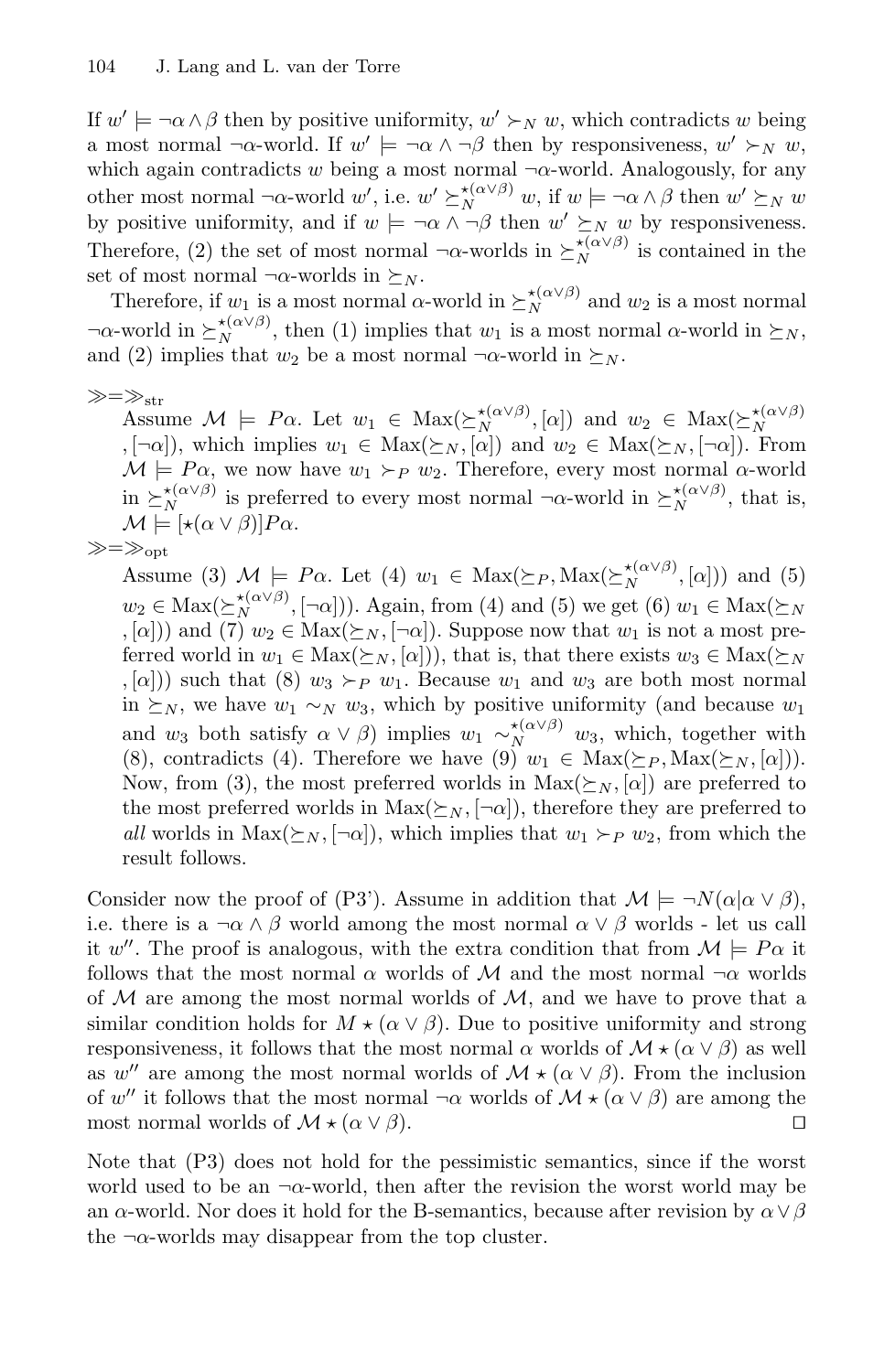The case for (P4) and (P4') is similar.

$$
(P4) \quad P\alpha \wedge \neg N(\neg \beta|\alpha) \rightarrow [\ast(\neg \alpha \vee \beta)]P\alpha
$$

$$
(P4') \qquad P\alpha \wedge \neg N(\neg \beta|\alpha) \wedge \neg N(\neg \alpha|\neg \alpha \vee \beta) \rightarrow [*(\neg \alpha \vee \beta)]P\alpha
$$

**Proposition 16.** *(P4) is satisfied if:*

**–** *satisfies positive and n[egat](#page-17-1)ive uniformity, and responsiveness, and*  $-\star$  = strong or pessimistic lifting with the LTW semantics.

*(P4') is satisfied if:*

**–** *satisfies positive and negative uniformity, and responsiveness, and*  $-\star$  = strong or pessimistic lifting with the B semantics.

<span id="page-19-0"></span>The proof is similar to the proof of Proposition 15.

#### **3.2 Preference Change Implies Surprise**

We start by  $(P5)$ .

$$
(P5) \quad P\alpha \wedge N\beta \to [\star \beta]P\alpha
$$

**Proposition 17.** *(P5) is satisfied:*

**–** *if satisfies stability, and*

- **–** *for any lifting operator with the LTW semantics.*
- *or*

```
– if  satisfies top-stability, and
```
**–** *for any lifting operator with the B semantics.*

#### *Proof*

- 1. take any lifting operator with the LTW semantics. and assume that  $\star$  satisfies stability. Assume  $\mathcal{M} \models N\beta$ . Then stability implies that  $\succeq_N$  does not change after revision by  $\beta$ , that is,  $\sum_{N}^{\beta} \geq N$ . Therefore, most normal  $\alpha$ -worlds are the same before and after revision by  $\beta$ , and similarly for  $\neg \alpha$ -worlds, from which we get that  $\mathcal{M} \models P\alpha$  implies  $\mathcal{M} \models [\star \beta]P\alpha$ .
- 2. take any lifting operator with the B semantics. and assume that  $\star$  satisfies top-stability. If  $\mathcal{M} \models N\beta$  then all most normal worlds in  $\succeq_N$  satisfy  $\beta$ , therefore revising by  $\beta$  leaves these most normal worlds (that is, Max( $\succeq_N$ , W)) unchanged; since the truth of  $P(.|.)$  depends only on  $Max_{\succ_N}(W)$ , preferences remain unchanged after revision by  $\beta$ , therefore  $\mathcal{M} \models \mathbb{P}\alpha$  implies  $\mathcal{M} \models [\star \beta]P\alpha.$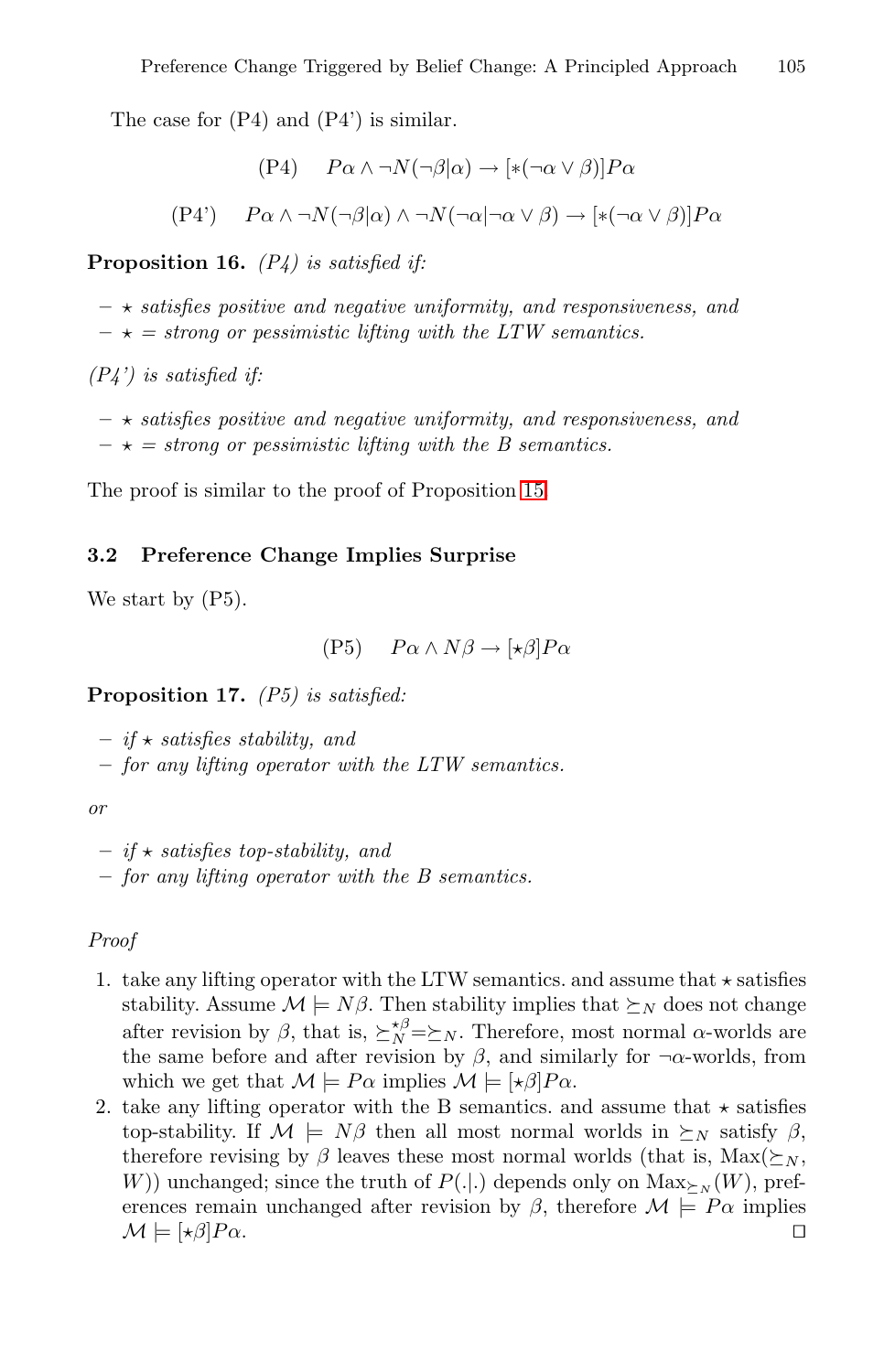Figure 3 illustrates that item 1. of the proof of Proposition 17 no longer holds if  $\star$  does not satisfy stability, because revising by  $\beta$  may change the most normal α-worlds or the most normal ¬α-worlds. We have  $\succeq_N$ :  $pq \succ p\bar{q} \succ p\bar{q} \succ p\bar{q}$ ;  $\succeq_P$ :  $\bar{p}q \succ pq \succ \bar{p}\bar{q} \succ p\bar{q}$ ; and  $\star$  such that that in  $\succeq_N^{\star\beta}$ , all  $\beta$ -worlds are ranked above all  $\neg \beta$ -worlds. That is:  $\sum_{i=1}^{n} p q \succ p \bar{q} \succ p \bar{q}$ . Before learning q, the most normal p-world is pq and the most normal  $\neg p$ -world is  $\bar{p}\bar{q}$ , therefore  $\mathcal{M} \models P p$  for any kind of lifting. After learning q, the most normal p-world is still  $pq$  and the most normal  $\neg p$ -world is  $\bar{p}q$ , therefore  $\mathcal{M} \models P \neg p$ , again for any kind of lifting.



**Fig. 3.** Learning  $q: \overline{q}$  becomes least normal, preference remains unchanged

We now consider  $(P6)$ .

$$
(P6) \quad P\alpha \wedge N(\beta|\alpha) \wedge N(\beta|\neg \alpha) \to [\star \beta]P\alpha
$$

**Proposition 18.** *(P6) is satisfied:*

- **–** *if satisfies positive uniformity and responsiveness, and*
- **–** *for any lifting operator with the LTW semantics.*

*or*

- **–** *if satisfies top-stability, and*
- **–** *for any lifting operator with the B semantics.*

*Proof*

1. take any lifting operator with the LTW semantics, and assume that  $\star$  satisfies positive uniformity and responsiveness. Moreover, assume  $\mathcal{M} \models N(\beta|\alpha) \land N(\beta|\neg \alpha)$ . Because  $\mathcal{M} \models N(\beta|\alpha)$ , the most normal  $\alpha$ -worlds in  $\succeq_N$  are  $\beta \wedge \alpha$ -worlds. This, together with positive uniformity, implies that (1) the most normal  $\beta \wedge \alpha$ -worlds are the same before and after learning β. Indeed, let  $w \in \text{Max}(\succeq_N, [\beta \wedge \alpha])$  and  $w' \models \beta \wedge \alpha$ . We have  $w \succeq_N w'$ , therefore, by positive uniformity,  $w \succeq_N^{\kappa \beta} w'$ . Similarly, again using positive uniformity, (2) the most normal  $\beta \wedge \neg \alpha$ -worlds are the same before and after learning  $\beta$ .

Now, the most normal  $\alpha$ -worlds are also most normal  $\beta \wedge \alpha$ -worlds (because  $\mathcal{M} \models N(\beta \mid \alpha)$ , therefore, these worlds remain among the most normal α-worlds after revising by β. We now have to prove that no other world can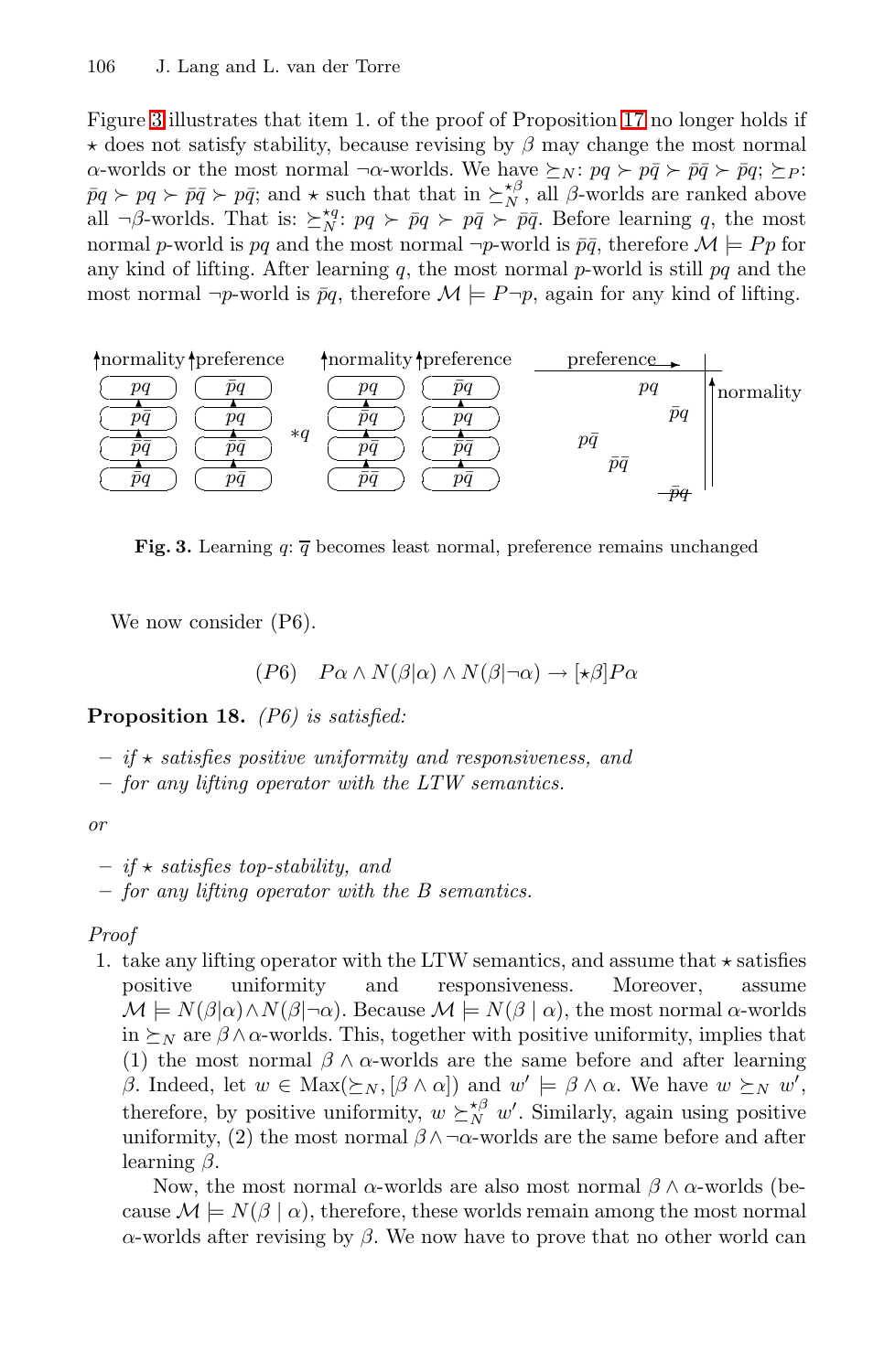become a most normal  $\beta \wedge \alpha$ -world after learning  $\beta$ . Let  $w \in \text{Max}(\succeq_N, [\alpha])$ and assume there is a  $w' \in \text{Max}(\geq_N^{\neq \beta}, [\alpha])$  $w' \in \text{Max}(\geq_N^{\neq \beta}, [\alpha])$  $w' \in \text{Max}(\geq_N^{\neq \beta}, [\alpha])$  such that  $w' \notin \text{Max}(\geq_N, [\alpha])$ . Either  $w' \models \beta \land \alpha$  or  $w' \models \neg \beta \land \alpha$ . If  $w' \models \beta$  then by (1),  $w' \in Max(\succeq_N, [\alpha]),$ a contradiction. If  $w' \models \neg \beta \land \alpha$  then  $w \succ_N w'$ , because  $\mathcal{M} \models N(\beta \mid \alpha)$ . Then, we have  $w \models \beta$ ,  $w' \models \neg \beta$  and  $w \succ_N w'$ , therefore by responsiveness we get  $w \succ_N^{\kappa \beta} w'$ , which contradicts  $w' \in \text{Max}(\succeq_N^{\kappa \beta}, [\alpha])$ . Therefore, the most normal α-worlds before and after revision by  $\beta$  are the same. Similarly, we show that the most normal  $\neg \alpha$ -worlds before and after revision by  $\beta$  are the same. The result then follows.

2. consequence of the second part of Proposition 17, using the fact that (P5) implies  $(P6)$ .

We now consider (P7).

 $(P7)$   $P_{\alpha} \wedge N_{\beta} \wedge \neg N_{\alpha} \wedge \neg N_{\neg \alpha} \rightarrow [\ast \beta] P_{\alpha}$ 

**Proposition 19.** *(P7) is satisfied:*

- **–** *if satisfies top-stability, and*
- **–** *for any lifting operator with the LTW semantics.*

*or*

- **–** *if satisfies top-stability, and*
- **–** *for any lifting operator with the B semantics.*

*Proof.* The second part (with the B semantics) is a direct consequence of Proposition 17 together with the fact that  $(P5)$  implies  $(P7)$ . As for the first part, take any lifting operator with the LTW semantics and let  $\star$  satisfying top-stability. Assume  $\mathcal{M} \models N\beta \land \neg N\alpha \land \neg N\neg \alpha \land Pa$ . Top-stability and  $\mathcal{M} \models N\beta$  imply that (1) the most normal worlds are the same in  $\succeq_N$  and in  $\succeq_N^{\kappa,\beta}$ . Now, all most normal worlds satisfy  $\beta$ ; moreover, because  $\mathcal{M} \models \neg N\alpha \land \neg N\neg \alpha$ , at least one of these satisfy  $\alpha$  an[d o](#page-2-0)ne of these satisfies  $\neg \alpha$ . Therefore,  $\text{Max}(\succeq_N, [\alpha]) =$  $\text{Max}(\succeq_N, [\beta \cap \alpha]) \subseteq \text{Max}(\succeq_N, [\beta])$  and similarly  $\text{Max}(\succeq_N, [\neg \alpha]) \subseteq \text{Max}(\succeq_N, [\beta]).$ This, together with (1), implies that the most normal  $\alpha$ -worlds are the same before and after revision by  $\beta$ , and similarly for  $\neg \alpha$ -worlds, from which the result follows.

This condition that both  $\beta$  and  $\neg \beta$  are non-exceptional is intuitively desirable in many contexts, especially when  $\beta$  (and  $\neg \beta$ ) refers to something that is controllable by the agent. For instance, on Example 2:  $\mathcal{M} \models Pe \land \neg N \neg e \land \neg N \neg e \land Nf$ : the agent initially believes that the fish is fresh and, of course, does not considers eating, nor not eating, as exceptional. As a result, after learning that the fish is fresh, he still prefers eating the sushi.

Lastly, we consider (P8).

$$
(P8) \quad P\alpha \wedge \neg N(\neg \beta|\alpha) \wedge \neg N(\neg \beta|\neg \alpha) \rightarrow [\star \beta]P\alpha
$$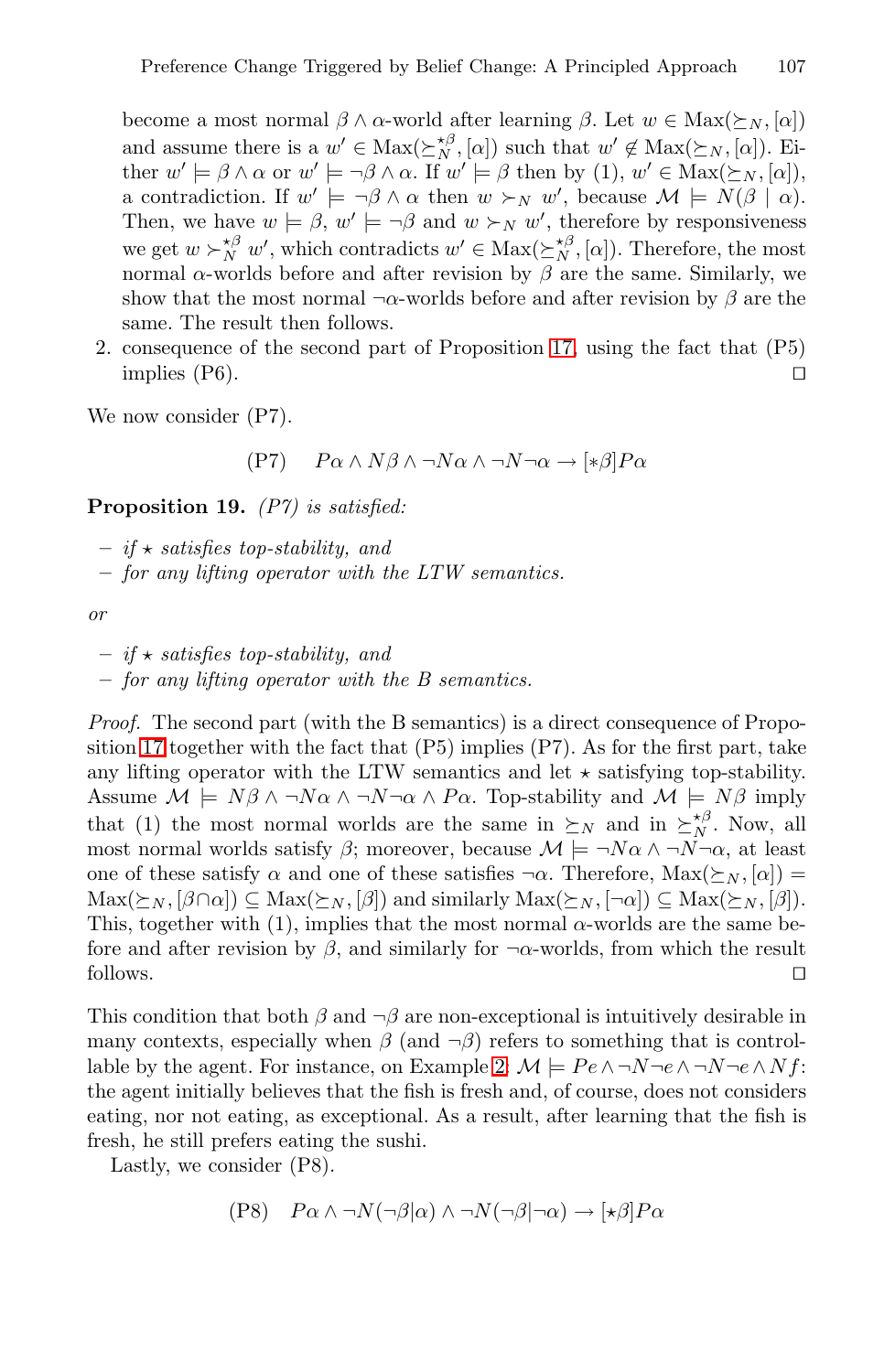## **Proposition 20.** *(P8) is satisfied:*

- **–** *if satisfies positive uniformity and responsiveness, and*
- **–** *for the strong lifting operator with either the LTW or the B semantics.*

#### *Proof*

- 1. Take first the strong lifting operator with the LTW semantics, and assume (1)  $\mathcal{M} \models \neg N(\neg \beta \mid \alpha)$ , (2)  $\mathcal{M} \models \neg N(\neg \beta \mid \neg \alpha)$  and (3)  $\mathcal{M} \models P\alpha$ . (1) implies that there exists a world  $w_1$  in  $\text{Max}(\geq_N, [\alpha]) \cap [\beta]$ . (2) implies that there exists a world w<sub>2</sub> in Max( $\geq_N$ ,  $[\neg \alpha]$ )  $\cap$  [ $\beta$ ]. Let  $w_3 \in \text{Max}(\geq_N^{*\beta}, [\alpha])$ , which implies  $w_3 \succeq_N^{\star \beta} w_1$ . Two cases:
	- $w_3 \models \beta$ . In this case,  $w_3 \succeq_N^{*\beta} w_1$ , together with  $w_1 \models \beta$  and positive uniformity, implies  $w_3 \succeq_N w_1$ .
	- $-w_3 \models \neg \beta$ . In this case,  $w_3 \succeq_N^{\star \beta} w_1$ , together with  $w_1 \models \beta$  and responsiveness, implies  $w_3 \succeq_N w_1$ .

Therefore,  $w_3 \succeq_N w_1$ . Together with  $w_1 \in \text{Max}(\geq_N, [\alpha])$ , this implies (4)  $w_3 \in \text{Max}(\geq_N, [\alpha]).$ 

Similarly, let  $w_4 \in \text{Max}(\geq_N^{\star \beta}, [\neg \alpha]),$  then we show in the very same way (using (2) instead of (1)) that (5)  $w_4 \in \text{Max}(\geq_N, \lceil -\alpha \rceil)$ .

Lastly, from (3), (4) and (5) we get  $w_3 \succ_P w_4$ . This being true for any  $w_3 \in \text{Max}(\geq^{\star\beta}_{N}, [\alpha])$  and any  $w_4 \in \text{Max}(\geq^{\star\beta}_{N}, [\neg \alpha])$ , we conclude that  $\mathcal{M} \models [\star \beta] P \alpha.$ 

2. Take now the strong lifting operator with the B semantics, and assume  $(1), (2)$ and (3) hold. Again, (1) and (2) imply  $Max(\geq_N, [\alpha \land \beta]) \neq \emptyset$  and  $\text{Max}(\geq_N, [\neg \alpha \land \beta]) \neq \emptyset$ . Moreover, let  $w \in \text{Max}(\geq_N^{\star \beta}) \cap [\alpha]$  and  $w' \in \text{Max}(\geq_N^{\star \beta}) \cap [\neg \alpha]$ . From positive uniformity, responsiveness, and the nonemptiness of  $Max(\geq_N, [\alpha \wedge \beta])$  and of  $Max(\geq_N, [\neg \alpha \wedge \beta])$  (which follows from (1) and (2) respectively), we have that  $w \in \text{Max}(\geq_N, [\alpha \wedge \beta])$  and  $w' \in$  $\text{Max}(\geq_N, [\neg \alpha \wedge \beta]); \text{ from (3) we have } w \succ_P w'$ , and the result follows.  $\Box$ 

However this no longer holds with the other kinds of lifting, as can be seen on the following example:  $\succeq_N$ :  $pq \sim p\bar{q} \succ \bar{p}q \sim \bar{p}\bar{q}$  and  $\succeq_P$ :  $p\bar{q} \succ \bar{p}q \succ pq \succ \bar{p}\bar{q}$ . We have  $\mathcal{M} \models P_p$  for any of  $\gg \gg \gg$ <sub>pess</sub>. After learning q, for any "reasonable" revision operator  $\star$ , including drastic revision, we have  $pq \succ_N^{*q} p\bar{q}$ and  $\bar{p}q \succ \bar{p}\bar{q}$ . Therefore, the most normal p-world is pq and the most normal  $\neg p$ -world is  $\bar{p}q$ , which implies that we have  $\mathcal{M} \models [\star q](P \neg p \land \neg P p)$ .

# **4 Conclusion**

There is a wide variety in the kinds of preference change studied in the literature, even when we restrict ourselves to the notions of preference and belief studied in practical reasoning and decision theory. Since the AGM approach to theory change can be used to evaluate and classify belief change methods, because it is based on a minimal number of assumptions, we propose an analogous approach to evaluate and classify preference change methods. We assume a distinction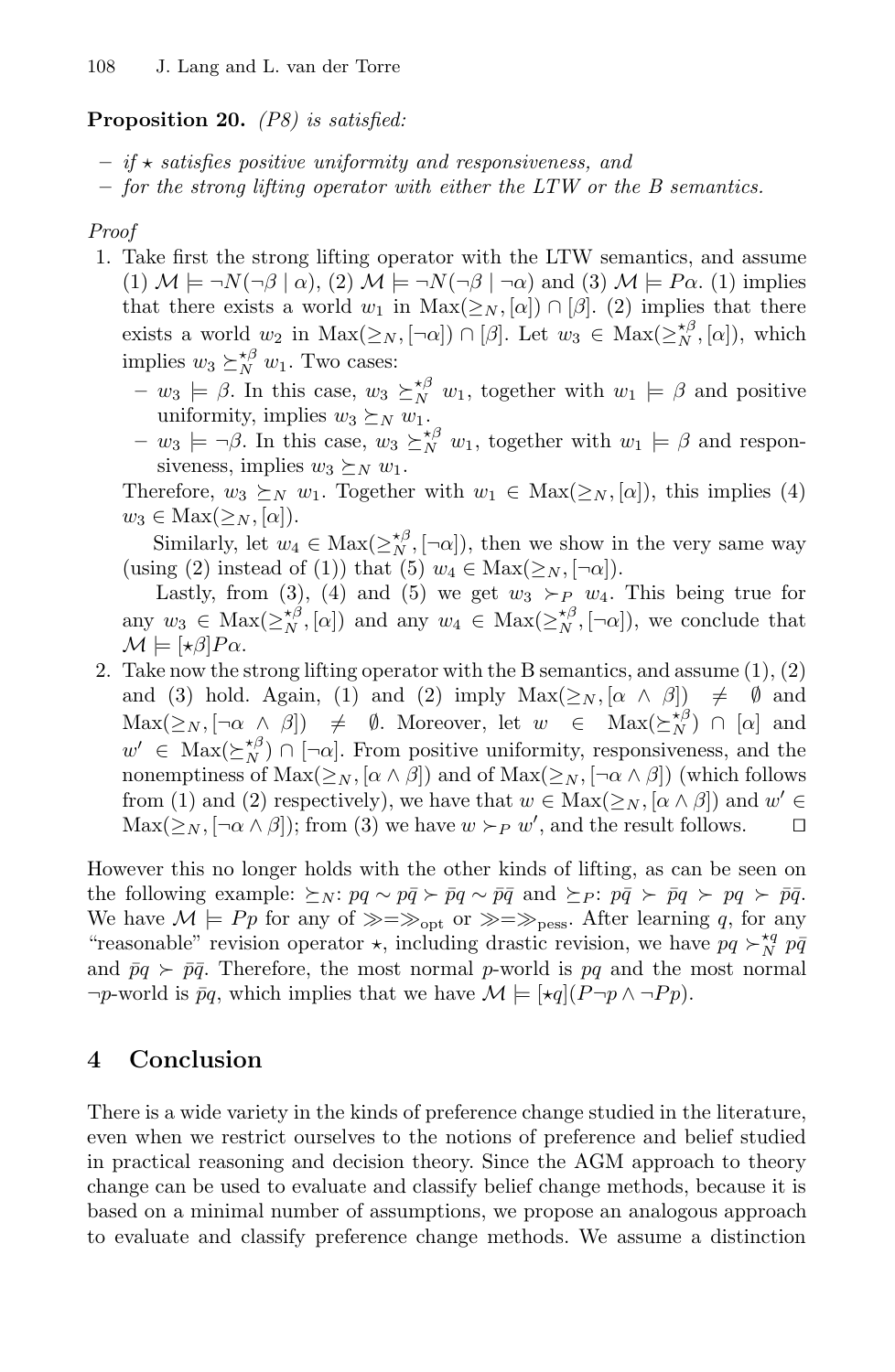between beliefs and preferences, without assuming that they can be combined (like probabilities and utilities can be combined in expected utility) or extended with other concepts (like beliefs and desires can be extended with intentions in cognitive theories). Moreover, we assume that preference change is due to belief change, because we find it more natural and more widely applicable than other approaches we discussed in the introduction of this paper, and because we think that in most cases, preferences can be assumed to be static (like the utility function is fixed while probabilities change). Finally, we assume that belief change can be appropriately represented by the AGM approach to theory change, together with some more recent extensions to deal with iterated theory change, because the AGM framework is the most generally accepted one for belief change.

We introduce a standard language to represent postulates for preference change triggered by belief change, based on a dyadic modal operator for normality or belief operator, represented by  $N(\alpha \mid \beta)$  for " $\alpha$  is normal or believed given  $\beta$ ," and  $P(\alpha | \beta)$  for " $\alpha$  is preferred given  $\beta$ ." Moreover, to represent the updates, we extend this modal language with an update operator, represented by  $[*\alpha]\beta$ for "after learning the new information  $\alpha$ ,  $\beta$  holds."

We introduce the following eight postulates to evaluate and classify preference change methods. All properties are concerned with conditions in which a preference for  $\alpha$  persists when new information is learned. The first four properties P1-P4 consider the case in which we learn that our preferences are (partly) satisfied or dissatisfied, and the following four properties P5-P8 are concerned with the case in which we learn something which we expected or which did not surprise us.

**(P1)**  $P\alpha \rightarrow [\star \alpha]P\alpha$ **(P2)**  $P\alpha \rightarrow |\star \neg \alpha| P\alpha$ **(P3)**  $P \alpha \wedge \neg N(\neg \beta | \neg \alpha) \rightarrow [\star(\alpha \vee \beta)] P \alpha$ **(P3')**  $P\alpha \wedge \neg N(\neg \beta | \neg \alpha) \wedge \neg N(\alpha | \alpha \vee \beta) \rightarrow [\star(\alpha \vee \beta)]P\alpha$ **(P4)**  $P\alpha \wedge \neg N(\neg \beta|\alpha) \rightarrow [*(\neg \alpha \vee \beta)]P\alpha$ **(P4')**  $P \alpha \wedge \neg N(\neg \beta | \alpha) \wedge \neg N(\neg \alpha | \neg \alpha \vee \beta) \rightarrow [*(\neg \alpha \vee \beta)]P \alpha$ **(P5)**  $P \alpha \wedge N \beta \rightarrow [\star \beta] P \alpha$ **(P6)**  $P\alpha \wedge N(\beta|\alpha) \wedge N(\beta|\neg \alpha) \rightarrow [\star \beta]P\alpha$ **(P7)**  $P \alpha \wedge N \beta \wedge \neg N \alpha \wedge \neg N \neg \alpha \rightarrow [*\beta] P \alpha$ **(P8)**  $P\alpha \wedge \neg N(\neg \beta|\alpha) \wedge \neg N(\neg \beta|\neg \alpha) \rightarrow [\star \beta]P\alpha$ 

Moreover, we show how to use our postulates to evaluate and classify preference change methods. We define a family of operators for preferences evolving after some new fact has been learned, parameterized by a revision function on epistemic states and a semantics for interpreting preferences over formulas. Moreover, we give conditions on the revision function and the semantics of preference for each of these conditions to hold, as listed in Table 1. Roughly, all of them hold for LTW semantics under some conditions, whereas  $(P1)$  and  $(P2)$  are not meaningful for B semantics, whereas some of the others need stronger or other conditions.

Summarizing, in this paper we have given an investigation of the properties of preference change in reponse to belief change, depending on the choice of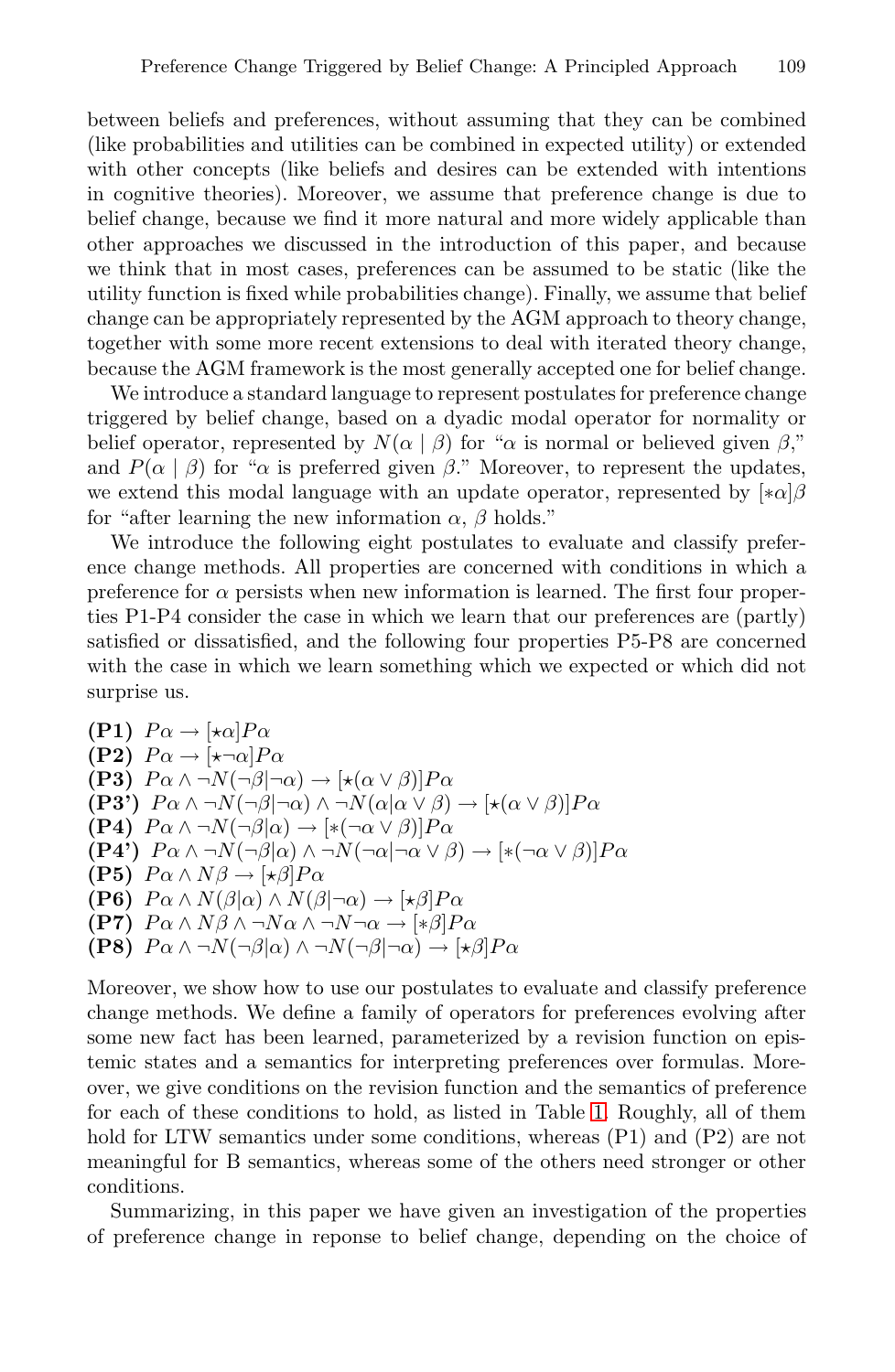**Table 1.** Results for some operators:  $PU =$  positive uniformity,  $NU =$  negative uniformity,  $R =$  responsiveness,  $S =$  stability,  $TS =$  top-stability

<span id="page-24-7"></span>

|       |                  | LTW                                                     | В                                                             |
|-------|------------------|---------------------------------------------------------|---------------------------------------------------------------|
| (P1)  |                  | PU, NU $\gg_{str}, \gg_{opt}, \gg_{pess}$               | not applicable                                                |
| (P2)  | PU, NU           | $\gg_{str}, \gg_{opt}, \gg_{pess}$                      | not applicable                                                |
|       | $(P3)$ PU, NU, R | $\gg_{\rm str}, \gg_{\rm opt}$                          |                                                               |
| (P3') |                  |                                                         | PU, NU, R<br>$\gg_{\text{str}}, \gg_{\text{opt}}$             |
|       | $(P4)$ PU, NU, R | $\gg_{\rm str}, \gg_{\rm pess}$                         |                                                               |
| (P4') |                  |                                                         | PU, NU, R<br>$\gg_{\rm str}, \gg_{\rm pess}$                  |
| (P5)  | S                | $\gg_{\text{str}}, \gg_{\text{opt}}, \gg_{\text{pess}}$ | TS<br>$\gg_{\text{str}}, \gg_{\text{opt}}, \gg_{\text{pess}}$ |
| (P6)  | PU, R            | $\gg_{\rm str}, \gg_{\rm opt}, \gg_{\rm pess}$          | TS<br>$\gg_{str}, \gg_{opt}, \gg_{pess}$                      |
| (P7)  | TS               | $\gg_{\text{str}}, \gg_{\text{opt}}, \gg_{\text{pess}}$ | ТS<br>$\gg_{\text{str}}, \gg_{\text{opt}}, \gg_{\text{pess}}$ |
| (P8)  | PU. R            | $\gg_{\rm str}$                                         | PU. R<br>$\gg_{\text{str}}$                                   |

a revision operator and the choice of a semantics of semantics for preference. Even if we have obtained sufficient conditions for several significant properties of preference change, what is still missing is a series of representation theorems of the form: this list of properties is satisfied *if and only if*  $\star$  satisfies this set of properties and  $\gg$  this other set of properties. Obtaining such a result is a longterm goal due to the high number of parameters that can vary.

# **References**

- 1. Alchourròn, C., Gärdenfors, P., Makinson, D.: On the Logic of Theory Change: Partial Meet Functions for Contraction and Revision. J. Symb. Log. 50 (1985)
- <span id="page-24-4"></span>2. Barberà, S., Bossert, W., Pattanaik, P.: Ranking Sets of Objects. In: Barberà, S., Hammond, P., Seidl, C. (eds.) Handbook of Utility Theory, pp. 895–978. Kluwer Academic Publishers, Dordrecht (2004)
- <span id="page-24-6"></span>3. van Benthem, J.: Dynamic Logic for Belief Revision. J. Appl. Non-Class. Log. 17(2), 129–156 (2007)
- <span id="page-24-1"></span>4. van Benthem, J.: For Better or for Worse: Dynamic Logics of Preference. In: Grüne-Yanoff, T., Hansson, S.O. (eds.) Preference Change. Approaches from Philosophy, Economics and Psychology. Theory and Decision Library A, vol. 42, pp. 57–84. Springer, Netherlands (2009)
- <span id="page-24-5"></span>5. van Benthem, J., Liu, F.: Dynamic Logic of Preference Upgrade. J. Appl. Non-Class. Log. 17(2), 157–182 (2007)
- 6. van Benthem, J., Roy, O., Girard, P.: Everything Else Being Equal: A Modal Logic Approach to *ceteris paribus* Preferences. J. Philos. Log. 38(1), 83–125 (2009)
- <span id="page-24-3"></span>7. Boutilier, C.: Toward a Logic for Qualitative Decision Theory. In: Doyle, J., Sandewall, E., Torasso, P. (eds.) KR 1994, pp. 75–86. Morgan Kaufmann, San Francisco (1994)
- <span id="page-24-0"></span>8. Bradley, R.: The Kinematics of Belief and Desire. Synthese 156(3), 513–535 (2007)
- 9. Chomicki, J.: Database Querying under Changing Preferences. Ann. Math. Artif. Intell. 50(1-2), 79–107 (2007)
- <span id="page-24-2"></span>10. Cohen, P., Levesque, H.: Intention is Choice + Commitment. Artif. Intell. 42(2-3), 213–261 (1990)